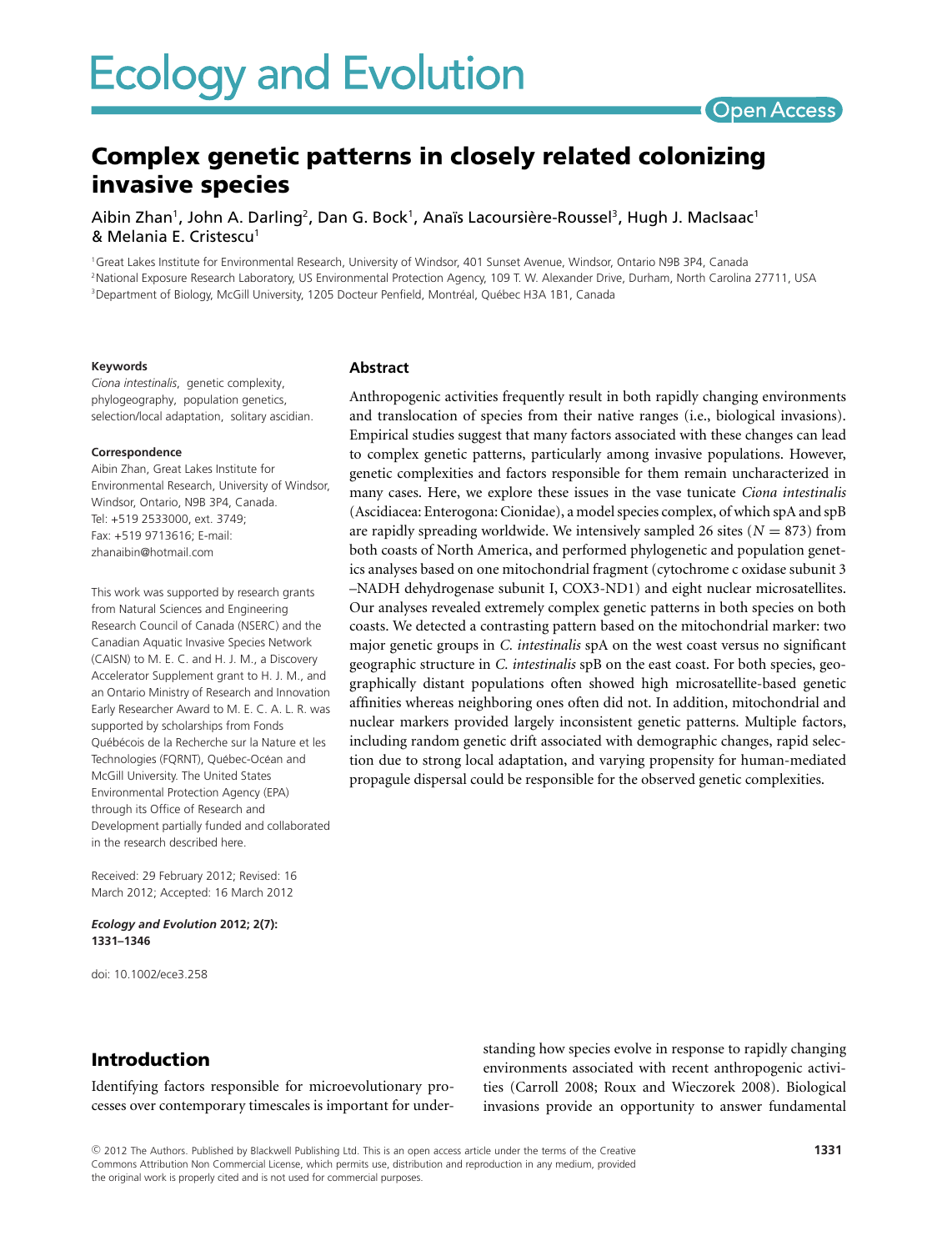questions regarding microevolution, especially those involving rapid range expansion or habitat transitions (Lee 2002; Suarez and Tsutsui 2008; Winkler et al. 2008; Bock et al. 2012). Processes associated with biological invasions, such as transfers of individuals to dramatically different environments and sudden changes in population demography, can lead to exceedingly rapid evolutionary changes (Reznick and Ghalambor 2001; Lee 2002; Prentis et al. 2008). However, understanding evolutionary processes that may accompany biological invasions can be challenging because of genetic complexities generated by biological invasions (Lee 2002). Despite recent progress on evolutionary aspects of biological invasions, the role and importance of the microevolutionary factors remain poorly understood (see reviews by Lee 2002; Prentis et al. 2008).

To better understand these evolutionary mechanisms, it is necessary to identify potential generalities and inconsistencies within and among multiple invasive species across different geographic scales, and then identify the evolutionary/ecological factors associated with common and unique genetic patterns. For aquatic species, many factors including life-history characteristics (e.g., sexual vs. asexual reproduction, planktotrophic vs. direct development, etc.), environmental heterogeneity (e.g., different temperature, salinity, etc.), anthropogenic activities (e.g., habitat fragmentation, pollution, etc.), coupled with varying propensity for humanmediated propagule dispersal, can lead to extremely complex genetic patterns (Lodge 1993; Kolar and Lodge 2001; Sakai et al. 2001; Lee and Boulding 2009; Dupont et al. 2010; Bock et al. 2011). Recent empirical studies have revealed complex genetic patterns at different geographic scales in aquatic invasive species (see e.g., Ben-Shlomo et al. 2006; Dupont et al. 2009; Tepolt et al. 2009; Bock et al. 2011). Given that numerous nonindependent factors may be involved in determining genetic patterns of aquatic invasive species, the choice of an appropriate model system seems critically important.

The vase tunicate,*Ciona intestinalis*, is a well-known model species for developmental and evolutionary biology (see review by Procaccini et al. 2011). The recently published whole genome (Dehal et al. 2002), coupled with detailed phylogenetic and population genetics analyses (Caputi et al. 2007; Sordino et al. 2008; Nydam and Harrison 2010; Zhan et al. 2010), has expanded *C. intestinalis* as a model for evolutionary studies associated with biological invasions. Phylogenetic analyses revealed that *C. intestinalis* is a species complex consisting of at least four morphologically cryptic but genetically distinct species (spA, spB, spC, spD; Zhan et al. 2010). Interestingly, the two highly invasive species, spA and spB, inhabit largely disjoint geographic regions worldwide, while the other two, spC and spD, remain restricted to their putative native ranges in the Mediterranean Sea and Black Sea, respectively (Caputi et al. 2007; Nydam and Harrison 2007; Zhan et al. 2010). Population genetics analyses further illustrated relatively low population differentiation and high population connectivity for the two highly invasive species at both regional and continental scales (Zhan et al. 2010). Abundant genetic information generated by intensive developmental and evolutionary studies, as well as increasing knowledge regarding phylogenetics and population biology, indicates that the *C. intestinalis* species complex is a promising system for comparing genetic patterns in closely related invasive species during range expansions.

During the past century, the two highly invasive species of *C. intestinalis* complex, spA and spB, have successfully invaded coastal marine habitats throughout the temperate zone (Kott 1952; Monniot and Monniot 1994; Lambert and Lambert 2003; McDonald 2004). In invaded areas, these two species rapidly cover available substratum (Fig. 1) and exclude native species, often causing considerable economic damage and ecological changes (Lambert and Lambert 2003; Ramsay et al. 2008). In North America, *C. intestinalis* colonized the west coast either in the early 1910s (Huntsman 1912) or in the 1930s (Lambert and Lambert 1998). Uncertainty in its invasion history is largely due to the lack of distinct morphological attributes between *C. intestinalis* and its congener, *C. savignyi* (Lambert 2003). Owing to the absence of records on the east coast, the invasion history remains uncertain along almost all of this coast, with the exception of bays in Prince Edward Island, which were newly invaded in 2004 (Ramsay et al. 2008). So far, *C. intestinalis* has successfully colonized the Pacific coast of North America from British Columbia, Canada, to southern California, USA, and the Atlantic coast from Newfoundland, Canada, to Florida, USA (Therriault and Herborg 2008; de Oliveira Marins et al. 2009).

Here, we use phylogenetic and population genetics approaches based on mitochondrial DNA (mtDNA) sequences and nuclear microsatellites to characterize genetic patterns of 26 populations of *C. intestinalis* sampled from both coasts of North America. We aim to clarify population genetic structure of the two highly invasive species, *C. intestinalis* spA and spB on both coasts of North America. Based on these analyses, we discuss the potential factors driving complex genetic patterns, especially among closely related invasive species.

# **Materials and Methods**

## **Sampling and species identification**

*Ciona intestinalis* specimens were collected from the invaded ranges on both coasts of North America. On the west coast, sampling was conducted along the coast of California between July and November 2006, spanning from Tomales Bay to San Diego estuary, while on the east coast sampling was performed between October 2007 and March 2009 in Prince Edward Island, Nova Scotia, and Connecticut (Fig. 2). In total, we sampled 26 populations  $(N = 873;$  Fig. 2;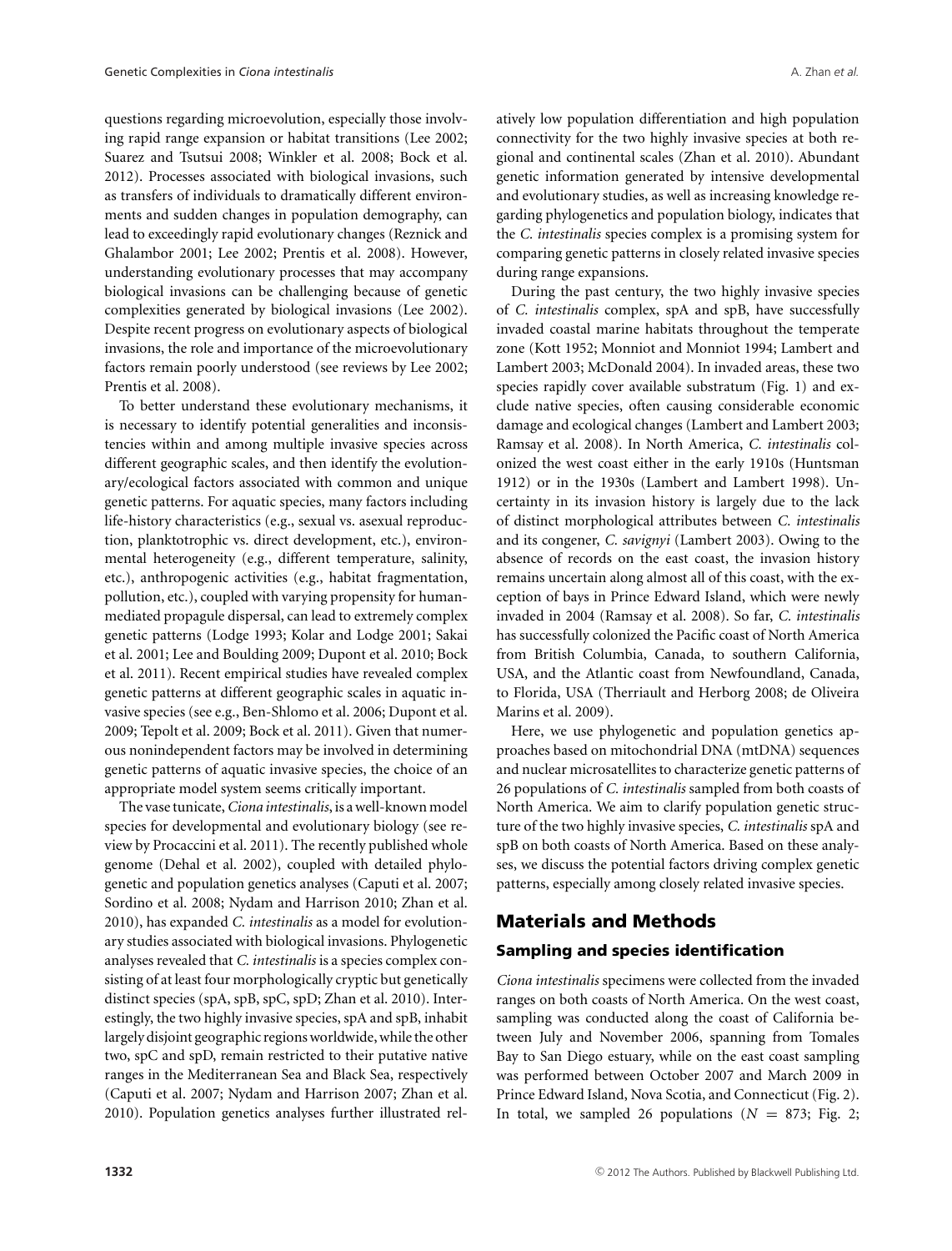

**Figure 1.** The vase tunicate, *Ciona intestinalis*, fouled with high density on hard substratum in the Port of Point Tupper (left upper), on sampling plates (before and after sampling, left lower), and on ropes for mussel aquaculture in Prince Edward Island (right). Photos by Anaïs Lacoursière-Roussel and Samuel Collin.



**Figure 2.** Sampling sites and distribution of mitochondrial cytochrome c oxidase subunit 3–NADH dehydrogenase subunit 1 (COX3-ND1) haplotypes for *Ciona intestinalis* spA on the west coast and spB on the east coast of North America. Site IDs as per Table 1. Pie charts indicate the proportion of haplotype groups observed at each site, with different colors corresponding to different haplotypes.

Table 1), including 11 from the west coast  $(N = 380)$  and 15 (*N* = 493; including populations BR, MR, PT, CT, LT, and GT from Zhan et al. 2010) from the east coast. All specimens were preserved in 95% ethanol prior to genetic analyses.

Owing to the lack of reliable diagnostic morphological characters among species in *C. intestinalis* complex, all collected specimens were identified to species level using one mtDNA fragment, cytochrome c oxidase subunit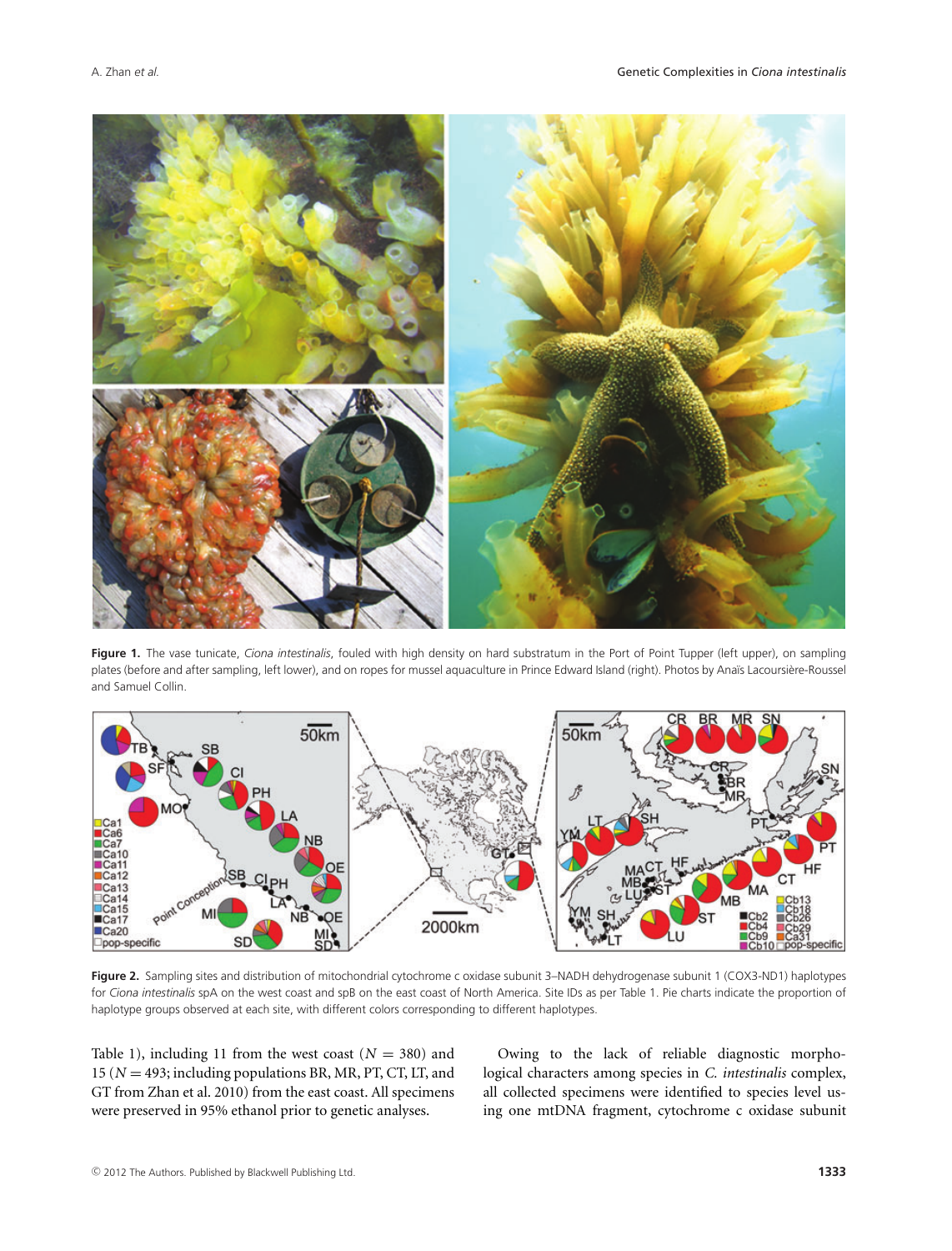| Sampling location                | Habitat type                    | $\supseteq$              | mtDNA           |                                               |                                             |       |        |                  | Microsatellite               |                                  |             |       |
|----------------------------------|---------------------------------|--------------------------|-----------------|-----------------------------------------------|---------------------------------------------|-------|--------|------------------|------------------------------|----------------------------------|-------------|-------|
|                                  |                                 |                          | $\geq$          | 2                                             | Haplotype                                   | エ     | ĸ      | ≳                | ⋖                            | ₹                                | $H_{\circ}$ | エ     |
| West coast (C. intestinalis spA) |                                 |                          |                 |                                               |                                             |       |        |                  |                              |                                  |             |       |
| Tomales Bay, CA, USA             | Semi-enclosed bay               | $\mathbb{E}$             |                 | 4                                             | Ca1, Ca6, Ca11, Ca20                        | 0.679 | 0.0034 | 26               | Б                            | $\sim$                           | 302         | 0.565 |
| San Francisco Estuary, CA, USA   | Estuary, port (major)           |                          |                 |                                               | Ca11, Ca20, Ca21                            | 0.861 | 0.0036 | 32               | 4                            | $\infty$                         | 0.23        | 0.622 |
| Monterey Bay, CA, USA            | Open sea shore                  | š                        | $\infty$        |                                               | C6, Ca11                                    | 0.429 | 0.0015 | 20               | $\circ$                      | 4<br>$\infty$                    | 0.124       | 0.699 |
| Santa Barbara, CA, USA           | Marina                          | SB                       |                 |                                               | Ca7, Ca11, Ca15, Ca22, Ca23<br>Ca6,         | 0.783 | 0.0019 | $\approx$        | $\infty$<br>$\infty$         | $\sim$<br>O                      | 0.399       | 0.619 |
| Channel Islands, CA, USA         | Semi-enclosed port              | $\overline{\cup}$        |                 |                                               | Ca1, Ca6-Ca12                               | 0.772 | 0.0026 | 22               | $\sigma$<br>4                | ↽<br>4                           | 0.253       | 0.610 |
| Port Hueneme, CA, USA            | ajor)<br>Semi-enclosed port (m  | 푼                        |                 | $m \wedge Q \otimes Q$ $m \wedge Q \otimes Q$ | Ca7, Ca10, Ca11, Ca16-Ca19<br>Ca6,          | 0.752 | 0.0028 | 20               | $\overline{4}$               | $\sim$                           | 0.219       | 0.563 |
| Los Angeles, CA, USA             | Port (major)                    | $\preceq$                |                 |                                               | Ca7, Ca10, Ca11, Ca13<br>ි වේ.              | 0.710 | 0.0016 | $\overline{3}4$  | 7.0                          | $O$ 5 $N$ $N$<br>S               | 0.245       | 0.576 |
| Newport Bay, CA, USA             | port<br>Semi-enclosed estuary,  | $\frac{10}{2}$           | $\overline{2}$  |                                               | Ca14<br>Ca7, Ca10, Ca13,<br>ි දෙ            | 0.719 | 0.0016 | 24               | $\circ$<br>$\circ$           | S                                | 0.310       | 0.702 |
| Oceanside Estuary, CA, USA       | Estuary, marina                 | ŏ                        | 23              |                                               | Ca7, Ca10-Ca15<br>Ca6,                      | 0.802 | 0.0027 | $\approx$        | S<br>$\infty$                | $\circ$                          | 0.377       | 0.703 |
| Mission Bay, CA, USA             | Semi-enclosed bay               | Ξ                        |                 |                                               | Ca7, Ca10<br>Ca6,                           | 0.714 | 0.0015 | 25               | 7.4                          | $\overline{ }$<br>S              | 0.345       | 0.691 |
| San Diego, CA, USA               | semi-enclosed bay, port (major) | SD                       | 26              |                                               | Ca6, Ca7, Ca10, Ca12-Ca14<br>Ca1,           | 0.714 | 0.0022 | $\frac{8}{3}$    | 10.4                         | $\circ$                          | 0.397       | 0.692 |
| Sub-total (West coast)           |                                 |                          | 203             | 20                                            |                                             | 0.721 | 0.0023 | $\overline{50}$  | 183                          | $\infty$<br>LO                   | 0.291       | 0.640 |
| East coast (C. intestinalis spB) |                                 |                          |                 |                                               |                                             |       |        |                  |                              |                                  |             |       |
| Cardigan River, PE, Canada       | Estuary, aquaculture farm       | $\widetilde{\mathbb{C}}$ | $\frac{1}{2}$   | $\infty$                                      | Cb9, Cb13, Cb24-Cb28<br>Cb4,                | 0.556 | 0.0019 | ΟS               | 9.4                          | 7.4                              | 0.299       | 0.823 |
| Brudenell River, PE, Canada      | Estuary, aquaculture farm       | ΒŘ                       | $\overline{50}$ |                                               | Cb10, Cb11<br>Cb4,                          | 0.191 | 0.0004 | 29               | 9.1                          |                                  | 0.337       | 0.810 |
| Murray River, PE, Canada         | Estuary, aquaculture farm       | WK                       | 50              | mm um                                         | Ch12, Ch13<br>Cb4,                          | 0.191 | 0.0004 | $\approx$        | Q)<br>∞                      |                                  | 0.309       | 0.805 |
| Sydney, NS, Canada               | Port (major)                    | 5N                       |                 |                                               | Cb4, Cb9, Cb13, Cb18<br>Cb2,                | 0.577 | 0.0020 | 23               | $\frac{5}{8}$                |                                  | 0.268       | 0.812 |
| Point Tupper, NS, Canada         | Port (major)                    | $\overline{P}$           |                 |                                               | Cb10, Cb13<br>Cb4,                          | 0.267 | 0.0005 | $\frac{3}{3}$    | $\frac{1}{2}$                | $\sigma$<br>َق                   | 0.363       | 0.771 |
| Halifax, NS, Canada              | Port (major)                    | 生                        | 28              | $\overline{4}$                                | Cb13, Cb18, Cb29<br>Cb4,                    | 0.429 | 0.0031 | $\overline{2}$ 1 | $\frac{1}{2}$                | $\circ$                          | 0.314       | 0.826 |
| Chester, NS, Canada              | Marina                          | $\overline{C}$           | 28              | 4                                             | $Cb13-Cb15$<br>Cb4,                         | 0.418 | 0.0012 | 25               | 11.1                         | $\sim$<br>$\infty$               | 0.357       | 0.832 |
| Martin's River, NS, Canada       | Estuary                         | ₹                        | 46              | $\circ$                                       | Cb9, Cb10, Cb13, Cb30, Cb3<br>Cb4,          | 0.592 | 0.0015 | 24               | $\overline{4.1}$             | $\overline{ }$<br>$\overline{m}$ | 0.196       | 0.510 |
| Mahone Bay, NS, Canada           | Bay                             | $\tilde{\Xi}$            | 28              | $m$ $\sim$                                    | Cb9, Cb13<br>Cb4,                           | 0.569 | 0.0012 | 24               | 5.4                          | $\omega$<br>4                    | 0.242       | 0.611 |
| Stone Hurst, NS, Canada          | Bay                             | $5\overline{5}$          | 28              |                                               | Cb9, Cb13, Cb24, Cb31-Cb33<br>Cb4,          | 0.798 | 0.0019 | 20               | $\sigma$<br>S                | $\circ$<br>ம                     | 0.201       | 0.653 |
| Lunenburg, NS, Canada            | Open sea shore                  | $\supseteq$              |                 |                                               | Cb13, Cb29<br>Cb4,                          | 0.338 | 0.0008 | $\overline{3}$   | $\infty$ $\infty$<br>$\circ$ | m O<br>S                         | 0.236       | 0.674 |
| Shelburne, NS, Canada            | Port                            | 공                        | 39              | $m \, \wedge \, m \, \infty$                  | Cb9, Cb13, Cb18, Cb26, Cb34<br>Cb4,<br>cb2, | 0.547 | 0.0039 | 25               | $\infty$                     | $\circ$                          | 0.279       | 0.755 |
| Port La Tour, NS, Canada         | Marina                          | $\Box$                   |                 |                                               | Cb13<br>Cb9,<br>Cb4,                        | 0.292 | 0.0006 |                  | 8.6                          | $\infty$<br>$\circ$              | 0.297       | 0.794 |
| Yarmouth, NS, Canada             | Port                            | $\widetilde{\leq}$       | 20              |                                               | Cb18, Cb35-Cb38<br>Cb9, Cb13,<br>Cb4,       | 0.821 | 0.0062 | 24               | 12.5                         | m<br>$\sigma$                    | 0.355       | 0.875 |
| Groton, CT, USA                  | Estuary, port                   | 5                        | 48              | $\circ$                                       | Cb13, Cb17-Cb19<br>Cb9,<br>Cb4,             | 0.688 | 0.0043 | 48               | 15.0                         | $\sigma$<br>$\infty$             | 0.416       | 0.849 |
| Sub-total (East coast)           |                                 |                          | 460             | 27                                            |                                             | 0.485 | 0.0020 | 408              | 239                          | $\infty$<br>$\circ$              | 0.298       | 0.760 |
| Total                            |                                 |                          | 663             |                                               |                                             | 0.603 | 0.0022 | 709              | 422                          | ⊙                                | 0.29        | 0.700 |

Table 1. Collection sites and genetic diversity for mitochondrial (mtDNA) cytochrome c oxidase subunit 3–NADH dehydrogenase subunit 1 (COX3-ND1) and microsatellites in two highly invasive<br>species *Ciona intestinalis* spA ( **Table 1.** Collection sites and genetic diversity for mitochondrial (mtDNA) cytochrome c oxidase subunit 3-NADH dehydrogenase subunit 1 (COX3-ND1) and microsatellites in two highly invasive<br>Species *Ciona intestinalis* sp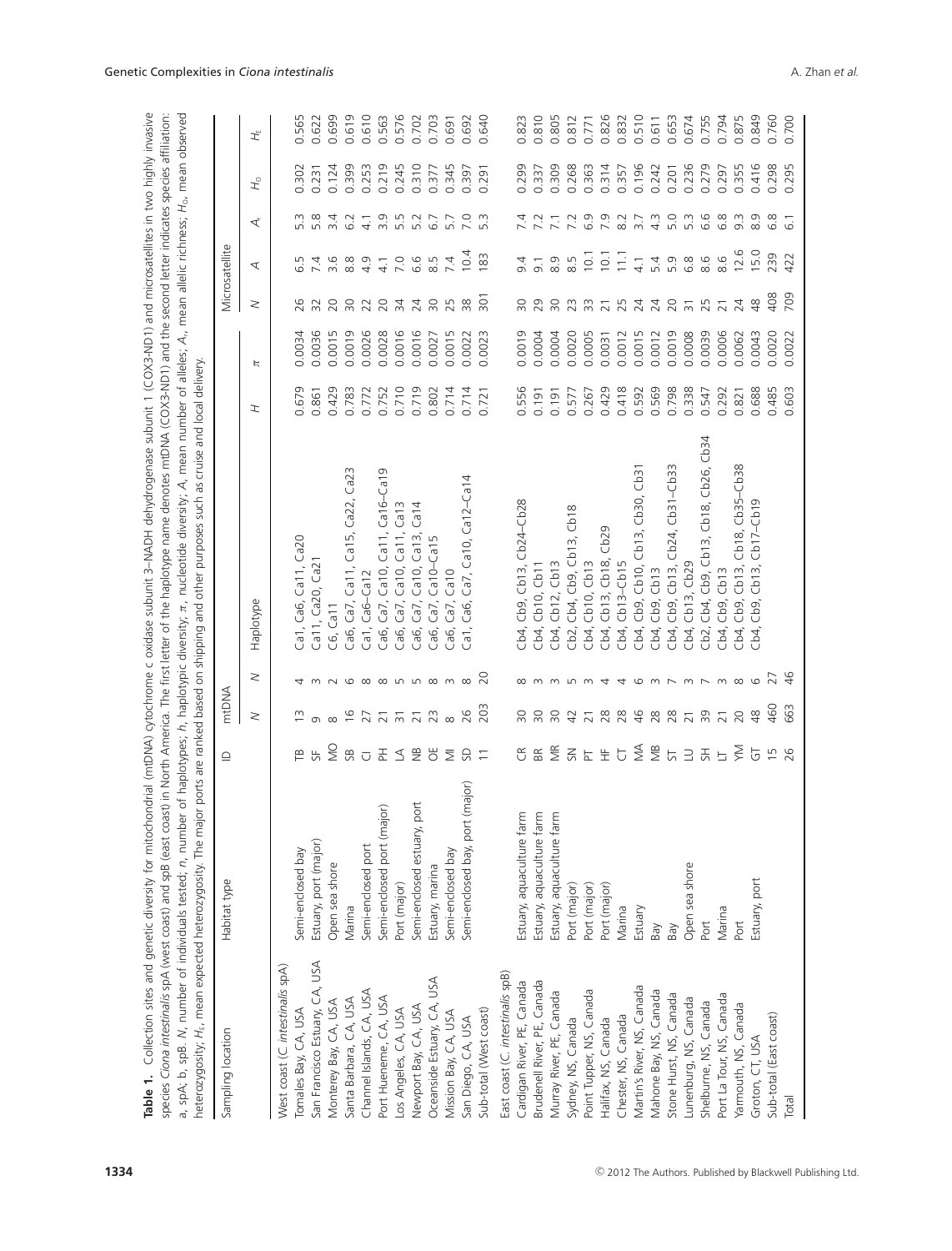3–NADH dehydrogenase subunit 1 (COX3-ND1; Zhan et al. 2010).

#### **mtDNA amplification and sequencing**

Total genomic DNA was extracted from approximately 50 mg of tissue according to the proteinase *K* method (Waters et al. 2000). The mitochondrial COX3-ND1 fragment was amplified using the primers TX3F and TN1R (Iannelli et al. 2007). PCR amplification was performed according to the protocol described by Iannelli et al. (2007). Sequencing reactions were performed using the forward primer (TX3F), BigDye Terminator v3.1 sequencing chemistry, and an ABI 3130XL automated sequencer (PE Applied Biosystems, Foster City, CA). Sequences that contained ambiguous nucleotides were subsequently sequenced using the reverse primer (TN1R).

#### **mtDNA analysis**

Mitochondrial sequences were aligned and edited using CodonCode Aligner v2.0.6 (CodonCode Corporation, Dedham, MA). Bayesian inference (BI) and neighborjoining (NJ) phylogenetic analyses were conducted using *C. savignyi* as outgroup (Nydam and Harrison 2007; Zhan et al. 2010). The best DNA substitution model for mtDNA haplotypes was determined using MODELTEST v3.7 (Posada and Crandall 1998) with Akaike Information Criterion. The BI analysis was conducted using MRBAYES v3.2 (Ronquist and Huelsenbeck 2003). Trees were sampled every 100 generations for two million generations, and the first 25% of all the trees sampled were discarded as burn-in. NJ phylogenetic analyses were performed using MEGA v4.0 (Tamura et al. 2007) based on nucleotide distances corrected using the Tamura–Nei model (Tamura and Nei 1993). Clade support was estimated using bootstrap analysis with 1000 replicates. Relationships between mtDNA haplotypes were further examined using a statistical parsimony haplotype network generated at the 95% connection limit with TCS v1.21 (Clement et al. 2000).

The number of haplotypes (*n*), haplotype diversity (*h*), and nucleotide diversity  $(\pi)$  were assessed using DNASP v5 (Rozas et al. 2003). Population pairwise  $\Phi_{ST}$  was calculated using the Tamura and Nei (TrN) substitution model and 10,000 permutations in ARLEQUIN v3.1 (Excoffier et al. 2005), with levels of significance adjusted using sequential Bonferroni corrections (Rice 1989). To assess hierarchical population genetic structure, we conducted a hierarchical analysis of molecular variance (AMOVA; Excoffier et al. 1992) based on 10,000 random permutations using ARLEQUIN. AMOVA was performed separately for both coasts (i.e., two species, spA on the west coast and spB on the east coast, see Results section). Populations were grouped according to different geographical regions on both coasts, two groups on the west coast: northern California (TB, SF, MO) and

C 2012 The Authors. Published by Blackwell Publishing Ltd. **1335 1335** 

southern California (SB, CI, PH, LA, NB, OE, MI, SD; Table 1, Fig. 2); three groups on the east coast: Prince Edward Island (CR, BR, MR), Nova Scotia (SN, PT, HF, CT, MA, MB, ST, LU, SH, LT, YM), and Connecticut (GT; Table 1; Fig. 2). Molecular variance was partitioned into three levels: between regions, among populations within regions, and within populations. To test the correlation between genetic distance  $[\Phi_{ST}/(1-\Phi_{ST})]$  and geographic distance, we performed isolation by distance (IBD) analysis for spA and spB using a Mantel test with 10,000 permutations implemented in GENEPOP v3.4 (Raymond and Rousset 1995). Geographical distances were calculated as the minimum coastline distances between sampling locations using Google Earth.

#### **Microsatellite DNA genotyping and analysis**

All individuals were genotyped for eight polymorphic microsatellite markers (Zhan et al. 2010). PCR amplification and genotyping were performed according to the protocol described by Zhan et al. (2010). Microsatellite genetic diversity was evaluated by the number of alleles (*A*), allelic frequency  $(F)$ , allelic richness  $(A_r)$ , as well as the observed heterozygosity  $(H<sub>O</sub>)$  and expected heterozygosity  $(H<sub>E</sub>)$  using FSTAT v2.9.3.2 (Goudet 2001). Additionally, a nonparametric test (Mann–Whitney *U* test), implemented in STATISTICA v6 (StatSoft, Inc., Tulsa, OK), was used to test the difference in allelic richness  $(A_r)$  and expected heterozygosity  $(H_E)$  among populations. Markov chain method (Guo and Thompson 1992) was employed to estimate the probability of significant deviation from Hardy–Weinberg equilibrium (HWE) using GENEPOP. Significance criteria were adjusted for the number of simultaneous tests using sequential Bonferroni corrections.

Population differentiation was determined by *F*<sub>ST</sub> (Weir and Cockerham 1984) for all population pairs using  $F_{STAT}$ . A total of 10,000 permutations were performed, and significance levels were adjusted using sequential Bonferroni corrections. In addition, population structure was determined by conducting a three-dimensional factorial correspondence analysis (3D-FCA) in GENETIX v4.05 (Belkhir et al. 2004) and a Bayesian, Markov Chain Monte Carlo (MCMC) based approach implemented in STRUCTURE v2.1 (Pritchard et al. 2000). For the STRUCTURE analysis, we assessed likelihoods for models with the number of clusters ranging from  $K = 1$  to the total number of sampling sites (11 for spA and 15 for spB). Ten independent runs were performed for each specified *K*value, and for each run, 1,000,000 generations were used after discarding 100,000 generations as burn-in. The measure of  $\Delta K$  (Evanno et al. 2005) was used to infer the number of biologically relevant clusters. To test for a pattern of IBD, we used a Mantel procedure with 10,000 permutations implemented in GENEPOP to assess the dependence between the genetic distances  $[F_{ST}/(1-F_{ST})]$  and geographic distances in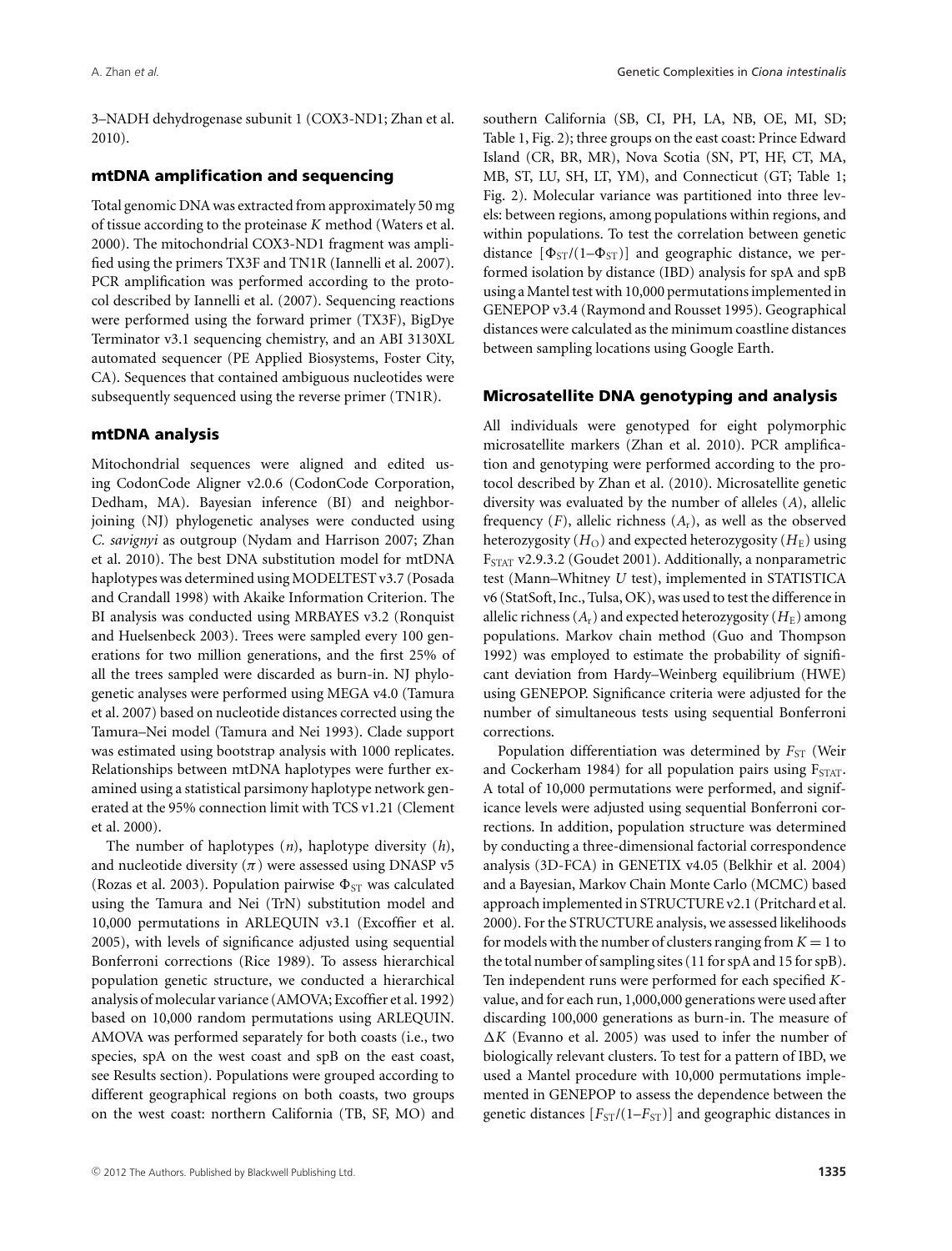each species. A hierarchical AMOVA was performed in AR-LEQUIN based on microsatellite genetic distances between populations, and partitioning variance as for mtDNA.

## **Results**

### **mtDNA analyses**

A total of 663 individuals derived from 26 populations from both coasts were successfully sequenced for the COX3-ND1 fragment (Table 1). Species identification based on phylogenetic analysis of this fragment recovered two wellsupported phylogroups, corresponding to spA and spB (Fig. 3A). The mean interclade divergence was 15.9%, much higher than the intraclade divergences (spA: 0.5%; spB: 0.8%). All individuals from west coast were identified as spA, while all individuals from east coast corresponded to spB (Table 1; Fig. 3A).

In total, we identified 19 haplotypes (GenBank accession numbers: HM036361, HM036366, JQ396394–JQ396310) for spA and 27 haplotypes (GenBank accession numbers: HM036368, HM036370, HM036375–HM036381, HM036383–HM0385, JQ396311–JQ396325) for spB (Table 1; Fig. 2). The number of haplotypes per population ranged from two to eight for spA and three to eight for spB, while the haplotype diversity (*h*) varied from 0.429 to 0.861 for spA, and 0.191 to 0.821 for spB (Table 1). The lowest genetic diversity  $(h = 0.429)$  in spA was found in the population MO (Monterey Bay), sampled from the open sea shore on the west coast, while the highest was detected in major ports including SF (San Francisco,  $h = 0.861$ ), PH (Port Hueneme,  $h = 0.752$ ), and SD (San Diego,  $h = 0.714$ ; Table 1). Similarly, some populations of spB sampled from ports showed relatively high genetic diversity (e.g.,  $h = 0.577$ for population Sydney; Table 1), but some did not (e.g.,  $h = 0.267$  for population Point Tupper; Table 1). Two of the



**Figure 3.** Bayesian inference (BI) tree (A) based on mitochondrial cytochrome c oxidase subunit 3–NADH dehydrogenase subunit 1 (COX3-ND1) haplotypes, and haplotype networks generated with TCS for *Ciona intestinalis* spA (B) on the west coast and *C. intestinalis* spB (C) on the east coast of North America. Haplotype and population names as per Table 1. For the BI tree, posterior probabilities for Bayesian inferences (in percentage, above branch) and bootstrap values (below branch) for neighbor-joining reconstruction are shown at major nodes. For the TCS network, sampled haplotypes are indicated by circles and missing or unsampled haplotypes are indicated by solid black dots. Haplotypes are color coded according to different geographical regions.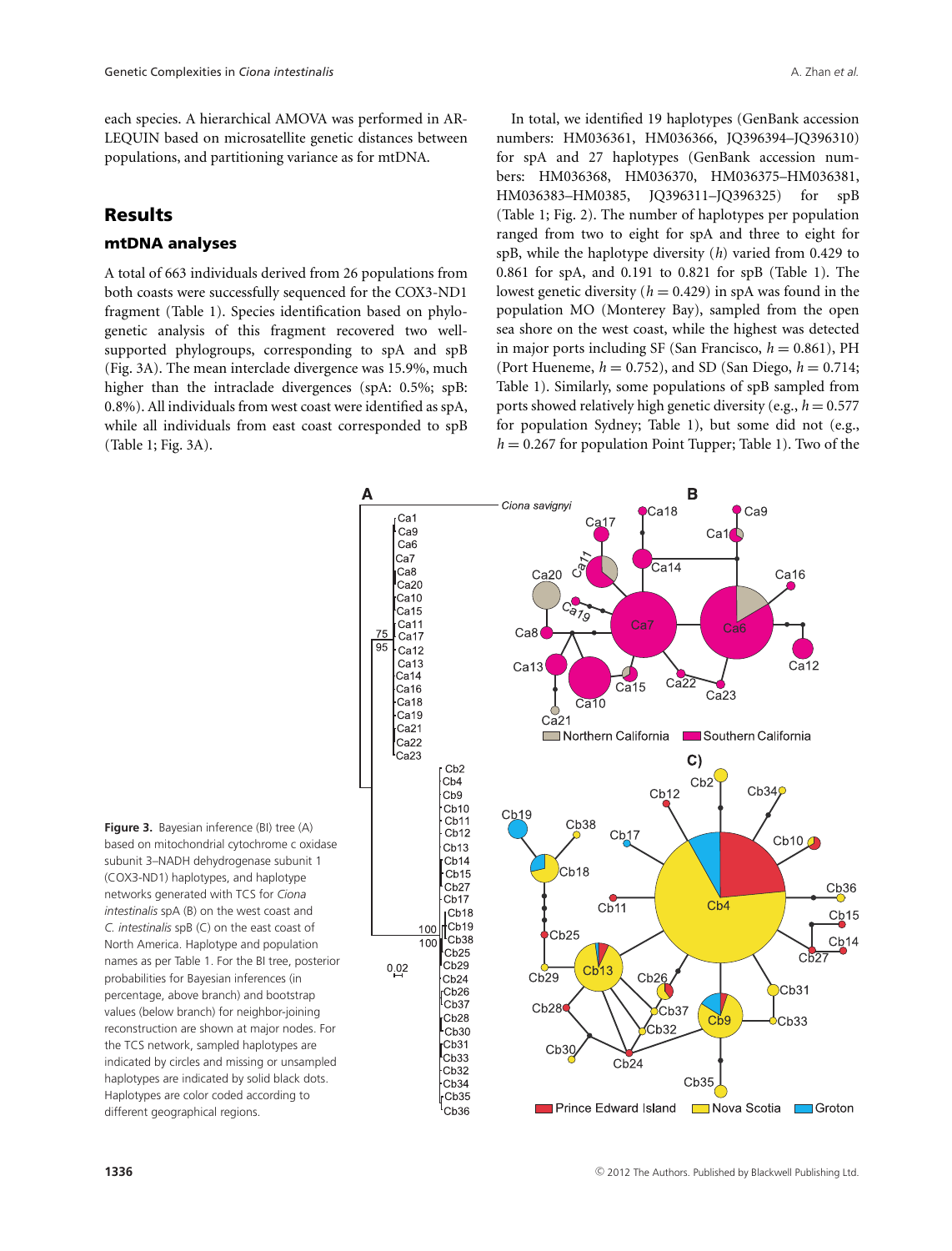most recently established populations, BR (Brudenell River; reported in 2005, C. D. Mills, personal communication) and MR (Murray River; detected in 2006, C. D. Mills, personal communication), sampled from aquaculture facilities in Prince Edward Island, exhibited the lowest haplotype diversity  $(h = 0.191;$  Table 1). By contrast, one recently established neighboring population CR (Cardigan River; reported in 2006, C. D. Mills, personal communication) showed a similar level of genetic diversity ( $h = 0.556$ ) to that in other populations (Table 1).

The shallow phylogeny within each species was confirmed by TCS haplotype networks. Haplotypes were connected to each other by only several mutation steps (Fig. 3B and C). The network for spB showed a star-shaped pattern with one dominant haplotype at the center (Fig. 3C), whereas we detected two dominant haplotypes at the center for spA (Fig. 3B). Despite the shallow phylogeny and close relationships among haplotypes, we detected geographic structure for spA along the west coast. Generally, populations located at two sides of Point Conception belonged to two geographic groups, that is, southern and northern California (Fig. 2). The haplotype composition and haplotype frequencies were different in these two geographic groups (Table 1; Fig. 2). For example, the most dominant haplotype in southern California, Ca7, was not detected in any locations in northern California. Similarly, haplotypes with relatively high frequencies in northern California, such as Ca20, were not observed in southern California (Fig. 2). The difference between two groups was further confirmed by both pairwise  $\Phi_{ST}$  values (Table 2A) and AMOVA (Table 3). Comparisons between populations sampled from northern and southern California revealed high and significant  $\Phi_{ST}$  values in more than half of the population pairs (14 out of 27; Table 2A), while low and nonsignificant values were detected for population pairs within each region (Table 2A). AMOVA attributed a statistically significant proportion of genetic variance (14.53%, *P* < 0.005) to the among-group component (i.e., between two groups, Table 3).

By contrast, we did not observe significant geographic structure at the mtDNA locus for spB along the east coast. Generally, all populations shared the same dominant haplotype, Cb4 (Table 1; Fig. 2). Statistical analysis of pairwise  $\Phi_{ST}$  values revealed that only eight of 120 pairs were significantly different after sequential Bonferroni correction (Table 2B). AMOVA attributed only a small proportion of genetic variance (3.42%) to the amonggroup component, although it was statistically significant (Table 3).

Mantel tests based on the COX3-ND1 fragment revealed no correlation between genetic and geographical distancesfor either species on both coasts (Fig. 4), suggesting no pattern of IBD.

#### **Microsatellite DNA analyses**

A total of 709 individuals from 26 populations, including 301 individuals from 11 populations for spA and 408 individuals from 15 populations for spB, were successfully genotyped at eight microsatellite loci. In total, we identified 183 and 239 alleles for spA and spB, respectively. Allelic richness (*A*r) ranged from 3.4 to 7.0 (mean 5.3) for spA and from 3.7 to 9.3 (mean 6.8) for spB (Table 1). Generally, high expected heterozygosity  $(H_{\rm E})$  values were observed for all populations, ranging from 0.563 to 0.703 for spA and from 0.510 to 0.875 for spB (Table 1; Table S1). For spA, the population MO (Monterey Bay) had the lowest genetic diversity, all consistent with mtDNA results (Table 1). Allelic richness in this population was significantly lower than three populations (LA, OE, SD) (Mann–Whitney *U* test, *P* < 0.013; Table S2). We did not detect statistical difference in expected heterozygosity between any population pairs ( $P > 0.05$ ; Table S2). Similarly to mtDNA, populations sampled from major ports showed relatively high genetic diversity (Table 1).

Interestingly, nuclear and mtDNA markers often provided inconsistent results. For example, for spA population PH (Port Hueneme) had the highest number of mtDNA haplotypes ( $n = 8$ ; Table 1) but a relatively low number of alleles at microsatellite loci (mean  $A = 4.1$ ; Table 1). For spB, the lowest microsatellite genetic variation was identified in four populations including MA (Martin's River), MB (Mahone Bay), ST (Stone Hurst), and LU (Lunenburg), which were sampled from southeastern Nova Scotia (Tables 1 and S1). Both allelic richness and expected heterozygosity were significantly lower than those in other populations (Mann–Whitney *U* test; Table S2). However, two of these four populations, MA and ST, exhibited high mitochondrial diversity (Table 1). Compared to the other populations, the populations sampled from major ports such as HF (Halifax) did not show higher genetic diversity, and recently established populations in Prince Edward Island did not exhibit significantly lower genetic diversity (Table 1). Deviations from HWE were observed at multiple loci and sampling locations for both species (Table S1). All of the deviant cases showed significant heterozygote deficiency ( $P < 0.001$ ; Table S1). As suggested by Zhan et al. (2010), recurrent inbreeding and Wahlund effects may be responsible for these deviations.

Overall, we detected a relatively high level of genetic differentiation in both species when analyzing microsatellite data. For spA, pairwise  $F_{ST}$  values ranged from zero to 0.123 with an average of 0.059. In total, 36 of 55 (65.5%) population pairs were significantly different after Bonferroni correction (Table 2A). Interestingly, the highest genetic differentiation ( $F_{ST}$  = 0.123) was detected between two neighboring populations, CI (Channel Islands) and PH (Port Hueneme; Fig. 2; Table 2A). For spB, pairwise  $F_{ST}$  values varied from 0.005 to 0.191, with an average of 0.088. In total, 75 of 105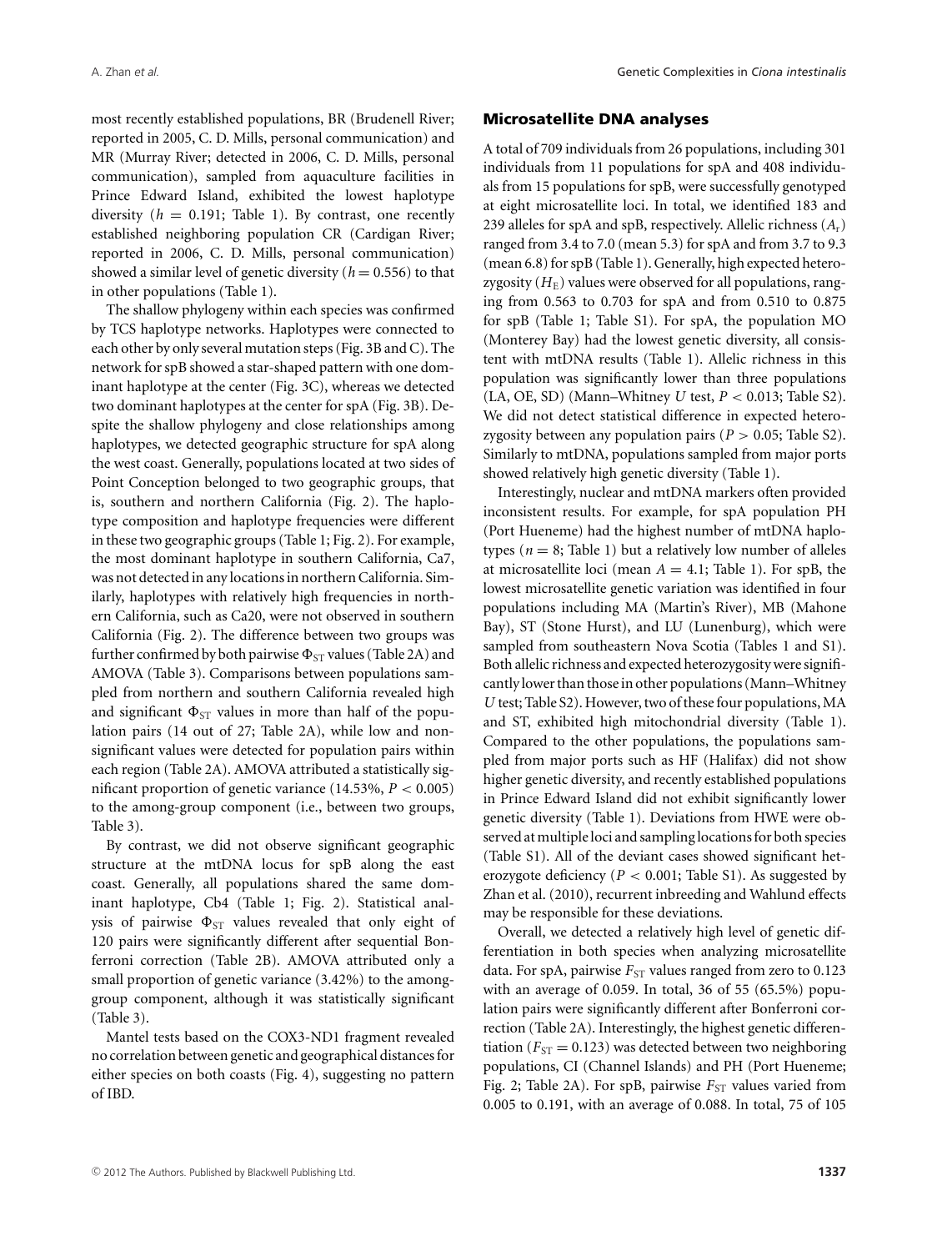**Table 2.** Estimates of population genetic differentiation in two highly invasive vase tunicates: *Ciona intestinalis* spA on the west coast (A) and spB on the east coast (B) of North America. Above diagonal: pairwise  $\Phi_{ST}$  based on cytochrome c oxidase subunit 3–NADH dehydrogenase subunit 1 region (COX3-ND1); Below diagonal: pairwise F<sub>ST</sub> based on microsatellite markers. Bold numbers indicate statistical significance after sequential Bonferroni corrections. Negative values were converted into zero.

| (A)       | TB    | SF    | <b>MO</b>              | <b>SB</b>              | C1                     | PH                     | LA                     | <b>NB</b>              | OE                     | MI                     | SD                     |                        |                        |                        |       |
|-----------|-------|-------|------------------------|------------------------|------------------------|------------------------|------------------------|------------------------|------------------------|------------------------|------------------------|------------------------|------------------------|------------------------|-------|
| TB        | $***$ | 0.000 | 0.111                  | 0.367                  | 0.255                  | 0.336                  | 0.339                  | 0.299                  | 0.311                  | 0.265                  | 0.318                  |                        |                        |                        |       |
| SF        | 0.022 | $***$ | 0.027                  | 0.185                  | 0.094                  | 0.174                  | 0.119                  | 0.092                  | 0.129                  | 0.043                  | 0.144                  |                        |                        |                        |       |
| <b>MO</b> | 0.092 | 0.085 | $\star\star\star\star$ | 0.264                  | 0.019                  | 0.081                  | 0.198                  | 0.142                  | 0.120                  | 0.143                  | 0.081                  |                        |                        |                        |       |
| SB        | 0.063 | 0.060 | 0.069                  | $\star\star\star\star$ | 0.120                  | 0.061                  | 0.120                  | 0.147                  | 0.069                  | 0.100                  | 0.114                  |                        |                        |                        |       |
| CI        | 0.022 | 0.013 | 0.105                  | 0.049                  | $\star\star\star\star$ | 0.008                  | 0.032                  | 0.000                  | 0.000                  | 0.000                  | 0.000                  |                        |                        |                        |       |
| PH        | 0.095 | 0.087 | 0.074                  | 0.079                  | 0.123                  | $***$                  | 0.082                  | 0.068                  | 0.011                  | 0.033                  | 0.007                  |                        |                        |                        |       |
| LA        | 0.024 | 0.000 | 0.087                  | 0.033                  | 0.048                  | 0.089                  | $\star\star\star\star$ | 0.000                  | 0.018                  | 0.000                  | 0.036                  |                        |                        |                        |       |
| <b>NB</b> | 0.000 | 0.003 | 0.082                  | 0.057                  | 0.036                  | 0.080                  | 0.000                  | $\star\star\star\star$ | 0.005                  | 0.000                  | 0.006                  |                        |                        |                        |       |
| OE        | 0.092 | 0.078 | 0.097                  | 0.050                  | 0.111                  | 0.079                  | 0.077                  | 0.051                  | $\star\star\star\star$ | 0.000                  | 0.000                  |                        |                        |                        |       |
| MI        | 0.021 | 0.007 | 0.098                  | 0.059                  | 0.035                  | 0.095                  | 0.011                  | 0.013                  | 0.081                  | $***$                  | 0.000                  |                        |                        |                        |       |
| SD        | 0.077 | 0.069 | 0.097                  | 0.015                  | 0.078                  | 0.082                  | 0.056                  | 0.053                  | 0.037                  | 0.068                  | $***$ *                |                        |                        |                        |       |
| (B)       | CR    | BR    | <b>MR</b>              | SN                     | PT                     | HF                     | CT                     | МA                     | MB                     | ST                     | LU                     | <b>SH</b>              | LT                     | YM                     | GT    |
| <b>CR</b> | $***$ | 0.058 | 0.041                  | 0.000                  | 0.003                  | 0.035                  | 0.000                  | 0.000                  | 0.010                  | 0.062                  | 0.000                  | 0.012                  | 0.000                  | 0.125                  | 0.104 |
| BR        | 0.019 | $***$ | 0.023                  | 0.073                  | 0.006                  | 0.115                  | 0.071                  | 0.092                  | 0.153                  | 0.233                  | 0.102                  | 0.056                  | 0.033                  | 0.236                  | 0.153 |
| MR        | 0.005 | 0.015 | $***$                  | 0.054                  | 0.006                  | 0.100                  | 0.046                  | 0.076                  | 0.136                  | 0.220                  | 0.065                  | 0.048                  | 0.006                  | 0.229                  | 0.147 |
| <b>SN</b> | 0.057 | 0.059 | 0.057                  | $\star\star\star\star$ | 0.013                  | 0.024                  | 0.007                  | 0.000                  | 0.005                  | 0.056                  | 0.000                  | 0.019                  | 0.000                  | 0.131                  | 0.099 |
| PT        | 0.044 | 0.030 | 0.038                  | 0.033                  | $\star\star\star\star$ | 0.054                  | 0.000                  | 0.026                  | 0.088                  | 0.168                  | 0.000                  | 0.023                  | 0.000                  | 0.176                  | 0.116 |
| HF        | 0.034 | 0.026 | 0.029                  | 0.051                  | 0.039                  | $\star\star\star\star$ | 0.043                  | 0.065                  | 0.090                  | 0.130                  | 0.021                  | 0.000                  | 0.054                  | 0.054                  | 0.020 |
| <b>CT</b> | 0.030 | 0.018 | 0.035                  | 0.066                  | 0.035                  | 0.037                  | $\star\star\star\star$ | 0.021                  | 0.071                  | 0.144                  | 0.000                  | 0.030                  | 0.000                  | 0.175                  | 0.120 |
| MA        | 0.162 | 0.175 | 0.174                  | 0.176                  | 0.148                  | 0.152                  | 0.125                  | $\star\star\star\star$ | 0.000                  | 0.039                  | 0.010                  | 0.049                  | 0.007                  | 0.169                  | 0.132 |
| MB        | 0.168 | 0.182 | 0.174                  | 0.180                  | 0.186                  | 0.166                  | 0.156                  | 0.009                  | $***$                  | 0.000                  | 0.075                  | 0.056                  | 0.045                  | 0.139                  | 0.120 |
| ST        | 0.147 | 0.169 | 0.163                  | 0.129                  | 0.154                  | 0.152                  | 0.124                  | 0.150                  | 0.097                  | $\star\star\star\star$ | 0.148                  | 0.094                  | 0.129                  | 0.123                  | 0.131 |
| LU        | 0.111 | 0.125 | 0.115                  | 0.130                  | 0.129                  | 0.123                  | 0.111                  | 0.016                  | 0.031                  | 0.074                  | $\star\star\star\star$ | 0.014                  | 0.000                  | 0.145                  | 0.100 |
| <b>SH</b> | 0.054 | 0.043 | 0.047                  | 0.047                  | 0.009                  | 0.027                  | 0.030                  | 0.174                  | 0.191                  | 0.155                  | 0.131                  | $\star\star\star\star$ | 0.022                  | 0.062                  | 0.037 |
| LT        | 0.047 | 0.030 | 0.036                  | 0.068                  | 0.036                  | 0.039                  | 0.033                  | 0.154                  | 0.185                  | 0.179                  | 0.146                  | 0.032                  | $\star\star\star\star$ | 0.164                  | 0.112 |
| YM        | 0.048 | 0.037 | 0.054                  | 0.042                  | 0.062                  | 0.035                  | 0.048                  | 0.153                  | 0.168                  | 0.147                  | 0.134                  | 0.054                  | 0.055                  | $\star\star\star\star$ | 0.023 |
| GT        | 0.036 | 0.030 | 0.039                  | 0.067                  | 0.053                  | 0.046                  | 0.005                  | 0.124                  | 0.152                  | 0.111                  | 0.120                  | 0.048                  | 0.043                  | 0.053                  | ****  |

(71.4%) comparisons of population pairs remained significantly different after Bonferroni correction (Table 2B). The highest *F<sub>ST</sub>* values were detected for comparisons between four populations (MA, MB, ST, LU) and all other sites surveyed, with an average of pairwise  $F_{ST}$  values greater than 0.1 (Table 2B).

The two different approaches used to infer population structure, 3D-FCA and Bayesian clustering, provided largely consistent results in both species. For spA on the west coast, both analyses grouped populations into two clusters based on geographic regions (i.e., northern and southern California), which is inconsistent with mtDNA results obtained from pairwise  $\Phi_{ST}$  (Table 2A) and AMOVA (Table 3). Bayesian clustering analysis suggests a two-cluster model  $(K = 2)$  as the most parsimonious possibility (Fig. 5A). Most individuals from five populations (TB, SF, CI, LA, MI) were assigned into one cluster regardless of geographic origin, whereas most individuals from three populations (SD, SB, OE) collected from southern California were assigned to the other cluster (Fig. 5A). However, individuals from the remaining two populations, PH (Port Hueneme) and MO (Monterey Bay), do not appear to assign consistently to a single cluster (Fig. 5A). This pattern was confirmed by 3D-FCA. Component 1, explaining 22.95% of genetic variance, separated the five (TB, SF, CI, LA, MI) from the three populations (SD, SB, OE), with the remaining two (PH, MO) in the middle (Fig. 6A). For spB on the east coast, the two analyses consistently supported a two-cluster model and clearly separated four populations (MA, MB, ST, LU; Figs. 5B and 6B), all consistent with microsatellite diversity results (Table 1) and pairwise  $F_{ST}$  values (Table 2B). Since low genetic diversity in these four populations can inflate genetic differentiation, 3D-FCA and Bayesian clustering were rerun after removing these four populations. Bayesian clustering analysis still supported a two-cluster model, showing a high level of admixture and mixture of individuals from different geographical origins (Fig. 5C). This finding is consistent with the 3D-FCA results, showing no obvious population cluster (Fig. 6C). Similar to spA, the two clusters showed discontinuous distributions along the east coast. Neighboring populations were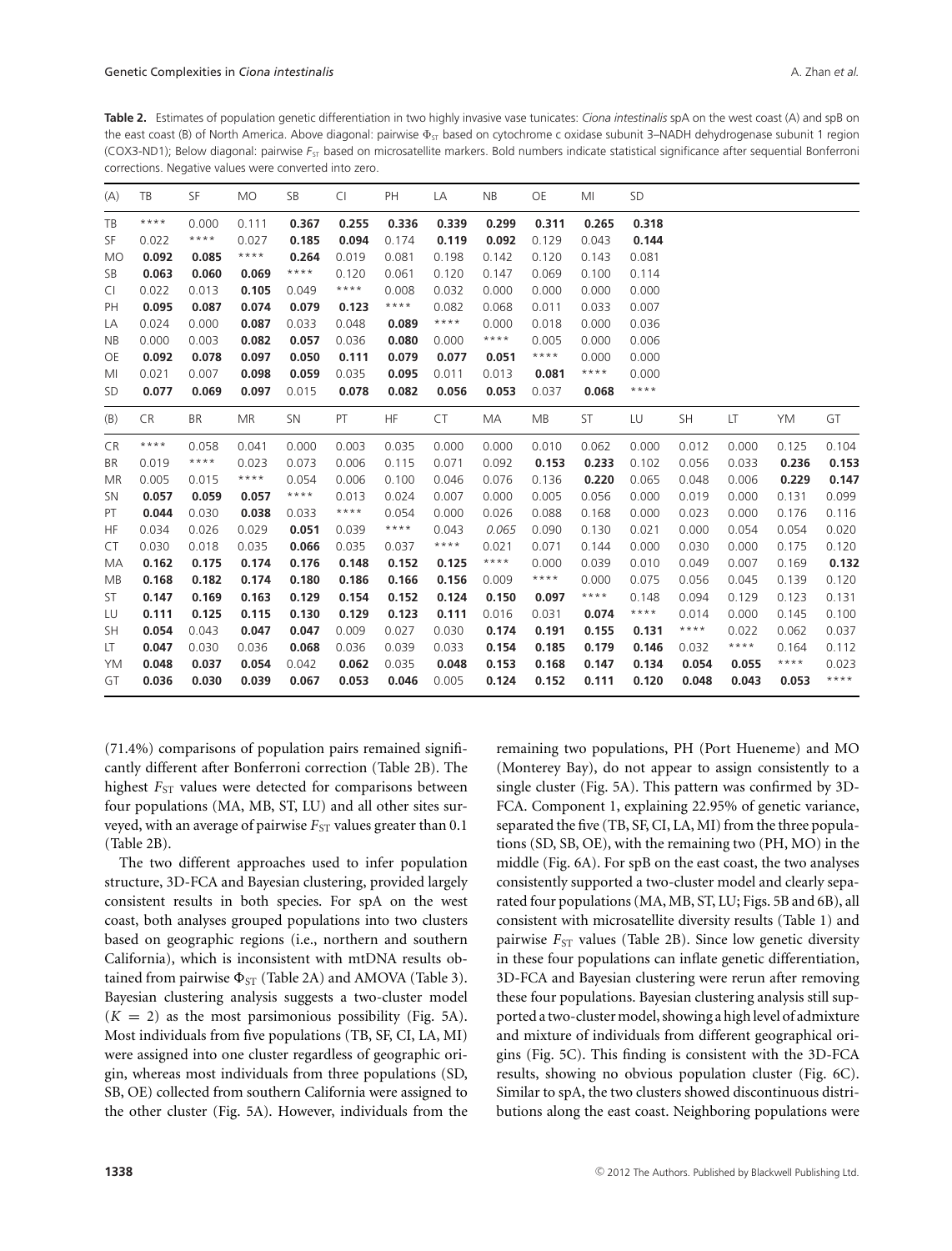Table 3. Results of the analysis of molecular variance (AMOVA) for two highly invasive species, *Ciona intestinalis* spA on the west coast and spB on the east coast of North America. Populations were grouped according to different geographic regions on both coasts, two groups on the west coast: northern California (TB, SF, MO) and southern California (SB, CI, PH, LA, NB, OE, MI, SD); three groups on the east coast: Prince Edward Island (CR, BR, MR), Nova Scotia (SN, PT, HF, CT, MA, MB, ST, LU, SH, LT, YM), and Connecticut (GT).

| Grouping   | Source of variation                  | Sum of square | Variance components | Percentage variation | $P$ value |
|------------|--------------------------------------|---------------|---------------------|----------------------|-----------|
| spA        | (A) mtDNA                            |               |                     |                      |           |
| West coast | Among groups                         | 3.78          | 0.06                | 14.53                | 0.00      |
|            | Among populations within groups      | 4.36          | 0.01                | 1.27                 | 0.14      |
|            | Among individuals within populations | 72.58         | 0.38                | 84.21                | 0.01      |
|            | Total                                | 80.73         | 0.45                |                      |           |
|            | (B) Microsatellite                   |               |                     |                      |           |
|            | Among groups                         | 9.56          | $-0.01$             | $-0.21$              | 0.00      |
|            | Among populations within groups      | 92.50         | 0.19                | 7.18                 | 0.00      |
|            | Among individuals within populations | 1132.72       | 2.42                | 93.04                | 0.54      |
|            | Total                                | 1234.77       | 2.60                |                      |           |
| spB        | (C) mtDNA                            |               |                     |                      |           |
| East coast | Among groups                         | 3.09          | 0.01                | 3.42                 | 0.00      |
|            | Among populations within groups      | 6.04          | 0.01                | 3.32                 | 0.00      |
|            | Among individuals within populations | 109.66        | 0.25                | 93.26                | 0.03      |
|            | Total                                | 118.79        | 0.27                |                      |           |
|            | (D) Microsatellite                   |               |                     |                      |           |
|            | Among groups                         | 55.63         | 0.02                | 0.55                 | 0.00      |
|            | Among populations within groups      | 213.63        | 0.33                | 9.65                 | 0.00      |
|            | Among individuals within populations | 2206.34       | 3.08                | 89.79                | 0.22      |
|            | Total                                | 2475.60       | 3.43                |                      |           |



**Figure 4.** Correlation between geographical distance in kilometers (*x*-axis) and genetic distance given as  $F_{ST}/(1 - F_{ST})$  for microsatellite data and  $\Phi_{ST}/(1 - \Phi_{ST})$  for mitochondrial data (*y*-axis) in *Ciona intestinalis* spA on the west coast (A) and spB on the east coast (B) of North America. Open and solid cycles represent data derived from mitochondrial and microsatellite markers, respectively.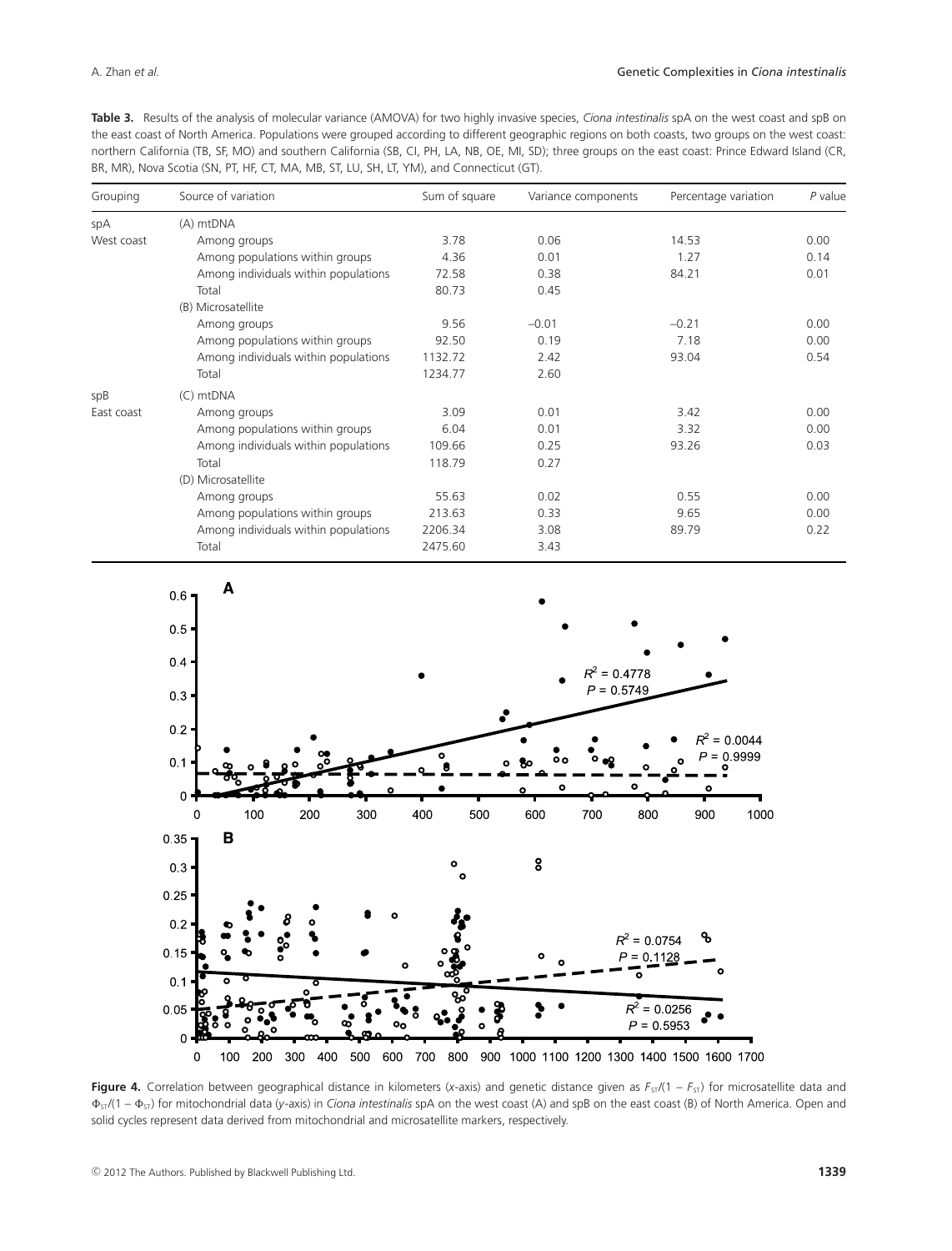

**Figure 5.** Bayesian inference (BI) of population structure for *Ciona intestinalis* spA (A), spB (B), and data subset of spB (C) based on microsatellite markers. For Bayesian clustering analysis, each genotype is represented by a thin vertical line, with proportional membership in different clusters indicated by colors. Bold vertical lines separate collection sites, with site IDs indicated below the plot.



**Figure 6.** Three-dimensional factorial correspondence analysis (3D-FCA) of *Ciona intestinalis* spA (A), spB (B), and data subset of spB (C) after removing four populations (MA, MB, ST, and LU) based on eight polymorphic microsatellites.

not assigned to a single cluster (e.g., CT and SH), whereas geographically isolated populations were frequently assigned to the same clusters (e.g., GT and CR). In addition, Mantel tests based on microsatellite data showed no indication of IBD in both species (Fig. 4).

## **Discussion**

Our genetic surveys based on both population genetics and phylogenetic analyses show complex genetic patterns in two closely related invasive species, *C. intestinalis* spA and spB. A contrasting geographic pattern was detected in the two species based on the mitochondrial marker: two major genetic groups in spA on the west coast versus no significant geographic structure in spB on the east coast (Fig. 2; Table 2). For both species on both coasts, multiple analyses showed that geographically distant populations were often genetically similar, whereas neighboring populations were sometimes not (Figs. 5 and 6). In addition, we observed inconsistent genetic patterns when using mitochondrial versus nuclear markers. All these genetic complexities

*Ciona*. **Geographic structure based on mtDNA in spA on the west coast**

suggest that multiple factors, coupled with their interactions, could be responsible for the genetic patterns observed in

Genetic analyses based on mtDNA revealed contrasting patterns between spA on the west coast and spB on the east coast: two major geographic groups in spA versus no significant geographic structure in spB (Fig. 2). For spA on the west coast, the genetic patterns can result from three possible  $processes: (1) separate introductions from genetically distinct$ sources; (2) random genetic drift associated with population demography; and/or (3) rapid selection due to strong local adaptation.

Given extremely heavy shipping to the west coast of North America (see e.g., Sylvester et al. 2011), it is possible that separate introductions may have occurred in both *Ciona* and other ascidians (see e.g., Stoner et al. 2002; Zhan et al. 2010; Bock et al. 2011). However, analyses based on microsatellites suggest that this process is unlikely responsible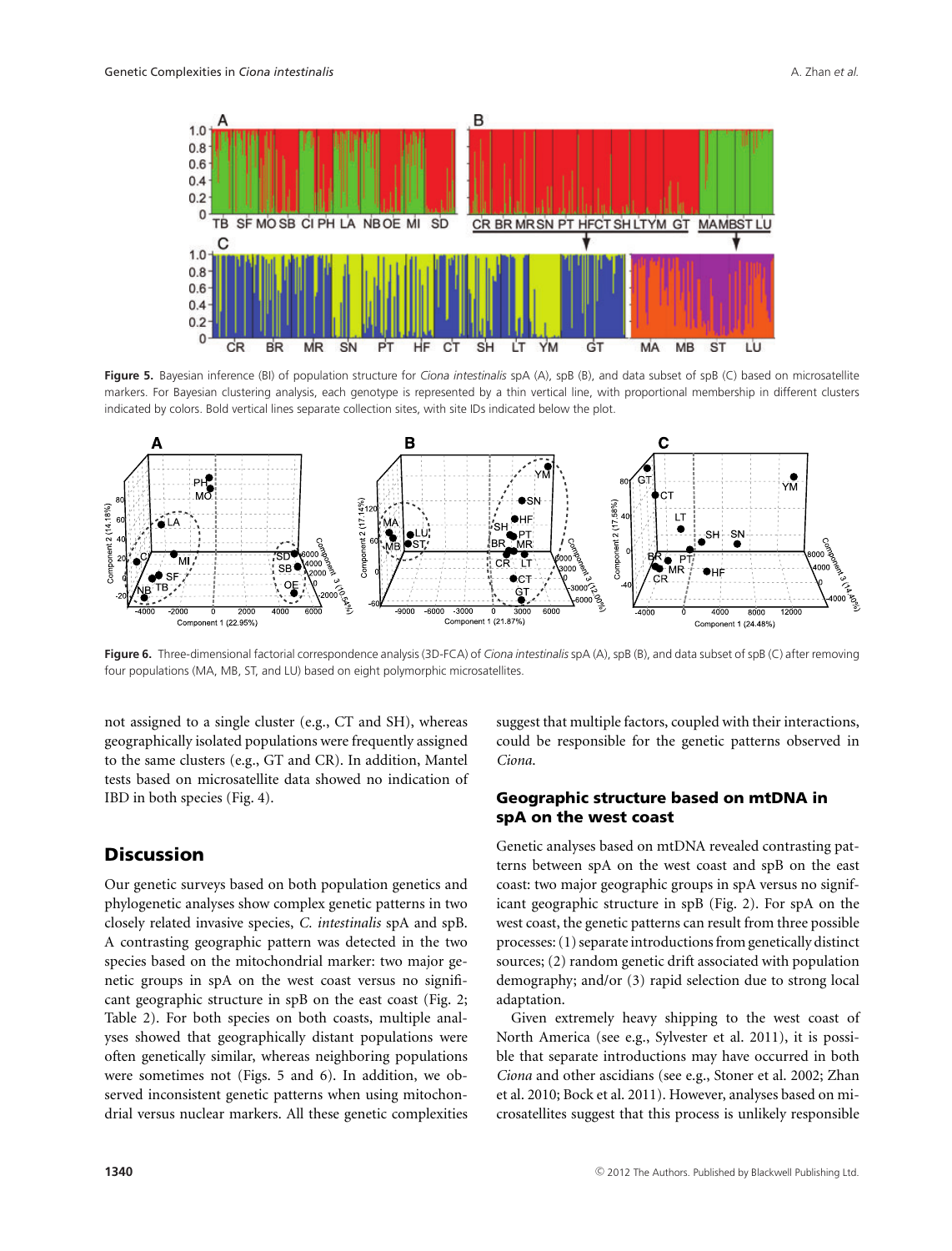for defining the two geographic groups. Two tests, including 3D-FCA and Bayesian clustering, did not separate northern from southern populations (Figs. 5A and 6A). In addition, microsatellite analyses such as pairwise  $F_{ST}$  values suggest a high level of gene flow between several northern and southern populations. For example, there is no detectable microsatellite-based genetic differentiation between populations TB (Tomales Bay) and NB (Newport Bay), located in two different geographic groups as defined by mtDNA (Fig. 2; Table 2). Additional evidence for supporting this argument comes from little genetic structure based on global sampling and population genetics and phylogeographic analyses using both nuclear and mtDNA markers (Zhan et al. 2010). Altogether, available evidence suggests that separate introductions are unlikely responsible for such a genetic pattern in spA on the west coast.

Genetic drift can create complex genetic patterns by randomly changing allele frequencies and/or eliminating lowfrequency alleles, especially when effective population sizes  $(N_e)$  decrease. Moreover, compared to nuclear markers, mtDNA has smaller effective population size ( $N_{\text{embNA}} \approx 1/4$ *N*enuclear), likely leading to stronger signatures of genetic drift on mtDNA. For broadcast spawning marine invasive species including *Ciona*, two possible processes—sweepstakes reproductive success and dramatic demographic changes during translocation—can lead to strong genetic differentiation between populations. Marine species with broadcast spawning exhibit sweepstakes reproductive success, in which a subset of the population contributes the majority of offspring to subsequent generations (Hedgecock et al. 2007). This can sharply decrease effective population size, resulting in spatial and/or temporary genetic structuring (see e.g., Li and Hedgecock 1998, Hedgecock et al. 2007; Christie et al. 2010). The existence of population-specific haplotypes/alleles (Fig. 2; Table S1) suggests that sweepstakes reproductive success might occur in *Ciona*. In addition, population bottlenecks may have occurred during the translocation and settlement on the west coast. Random genetic drift due to severe bottlenecks, especially for mtDNA that is more sensitive to effective population size changes, may have created divergent genetic groups at initial stages of invasions when limited numbers of propagules were transplanted, and then these divergent genetic groups were transported to other locations *via* secondary spread.

However, genetic drift alone seems inadequate to explain the genetic pattern on the west coast, given the inconsistency between unique dominant haplotypes to specific geographic regions (Table 1; Fig. 2) and high gene flow between these regions suggested by microsatellite analyses (Table 2A; Figs. 5A and 6A). This mitochondrial-nuclear discrepancy (i.e., high mtDNA differentiation vs. no or very low genetic differentiation at nuclear loci) has been detected in several other marine species including those with relatively high self-dispersal capacity (e.g., a marine goby *Pomatoschistus minutus*; Larmuseau et al. 2010). Selection and sex-biased dispersal are generally adopted as major explanations for this discrepancy (see Larmuseau et al. 2010 and references therein). However, given that *Ciona* is hermaphroditic, sex-biased dispersal cannot be a valid explanation. Considering a high level of genetic exchange among populations suggested by microsatellite analyses (Table 2A; Figs. 5A and 6A) and possible population connection mediated by frequent shipping, such differences at mtDNA between northern and southern California may be maintained by rapid selection associated with strong local adaptation. The two geographic groups detected on the west coast are located on two sides of a well-known oceanographic and biogeographic boundary, Point Conception (PC), where multiple species exhibit phylogeographic breaks (see e.g., Burton 1998; Bernardi 2000; Dawson et al. 2006; Earl et al. 2010). PC is marked by strong discontinuities in water temperature, salinity, dissolved oxygen, as well as hydrography (Burton 1998; Dawson et al. 2001). Strong upwelling and high wave exposure dominate the north of PC, while weak and seasonal upwelling and warmer water temperatures are characteristics in the south (Blanchette et al. 2007). These oceanographic conditions have important effects on benthic communities, influencing both growth rate and recruitment dynamics (see e.g., Connolly et al. 2001; Blanchette et al. 2007). Therefore, *Ciona* populations might locally adapt to these two dramatically distinct environments. Compared to neutral nuclear makers such as microsatellites, selection events are much easier to capture through mtDNA, mainly because the entire mitochondrial genome is one linkage group without recombination. A selective sweep due to any selection pressure on any mtDNA gene can easily fix the haplotypes having higher fitness. Indirect and direct selections on mtDNA have been demonstrated in many species (e.g., reviews by Ballard and Rand 2005; Hurst and Jiggins 2005), although genetic mechanisms for such selections on mtDNA remain poorly understood. Consequently, the observed pattern on the west coast in spA likely resulted from the interaction between random genetic drift associated with demographic change and rapid selection due to strong local adaptation.

Additional evidence suggests that the interaction between genetic drift and selection could be responsible for such a geographic pattern. When our data are combined with the global data from Zhan et al. (2010), we observed different dominant, and sometimes unique, haplotypes on different continents, although only several mutation steps were observed between these haplotypes (Fig. S1). This pattern was found not only in spA but also in spB. For instance, all haplotypes of spB in Asia are unique (Fig. S1).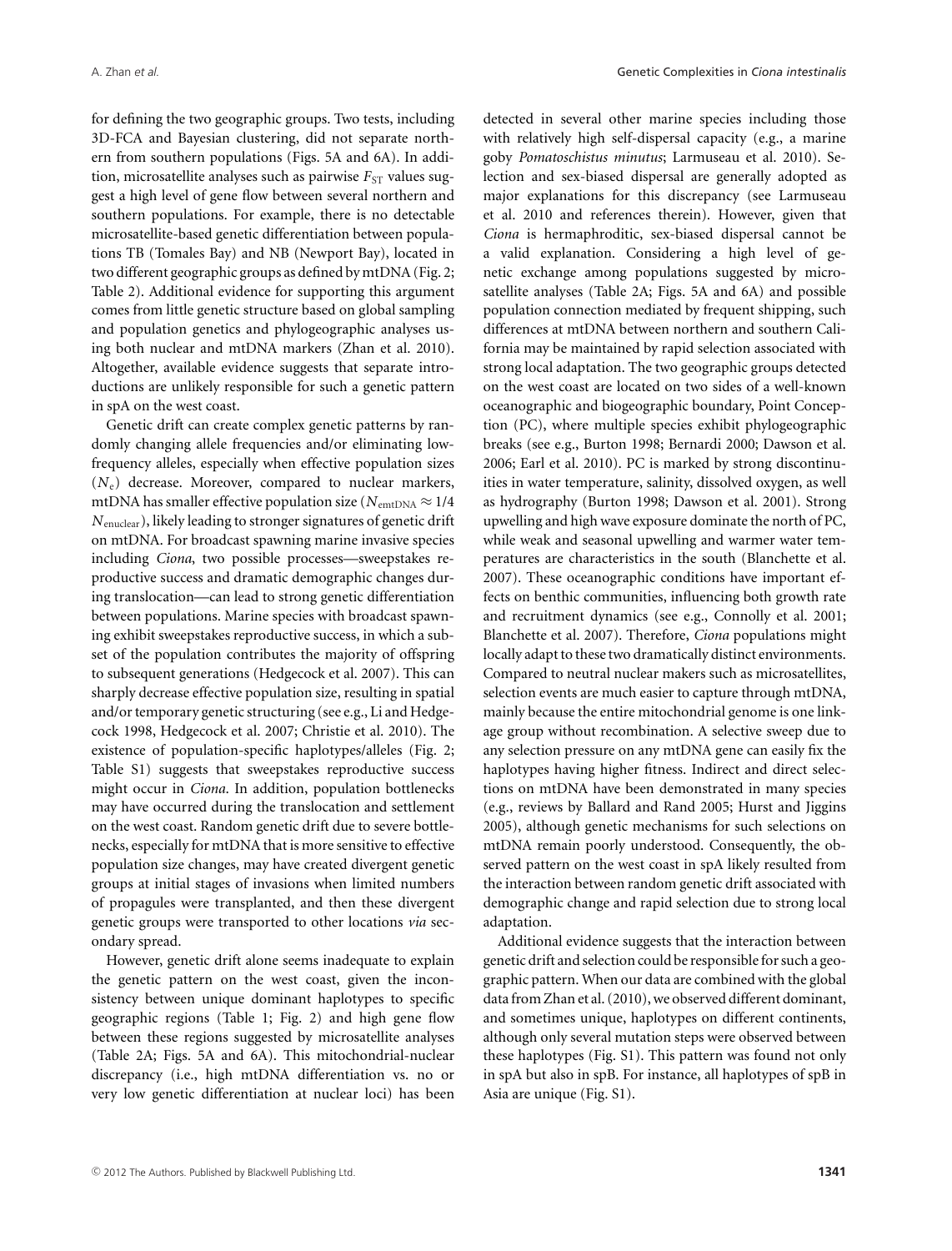## **Complex intraspecific genetic patterns in both species**

Multiple analyses show that intraspecific genetic patterns varied significantly across the sampling regions analyzed. High genetic differentiation ( $F_{ST}$  values) was observed not only between geographically distant populations, but also between adjacent ones (Table 2). IBD analyses did not reveal any significant correlation between genetic differentiation and geographical proximity for either species based on both types of markers (Fig. 4). Both Bayesian clustering and 3D-FCA occasionally assigned geographically distant populations into the same clusters (Figs. 5 and 6).

Recent empirical studies have revealed that humanmediated dispersal may leave strong signatures on population genetic structures in numerous invasive species, including ascidians (see e.g., Dupont et al. 2010; Zhan et al. 2010; Bock et al. 2011). Human-mediated gene flow can both generate complex genetic structuring at regional and local scales (see e.g., Darling and Folino-Rorem 2009; Dupont et al. 2010; Bock et al. 2011), and affect population genetic patterns among continents (see, e.g., Zhan et al. 2010). Generally, aquaculture transfer and shipping are considered as the leading pathways for human-mediated dispersal of ascidians in North America (Dijkstra et al. 2007; Zhan et al. 2010; Bock et al. 2011). Our genetic analyses detected apparent signatures of these two pathways on population genetic structure in *Ciona*. The major pathway responsible for introductions of *Ciona* to Prince Edward Island is aquaculture trade between Prince Edward Island and Nova Scotia (Dijkstra et al. 2007). Our genetic analysis is concordant with this view. For example, the population CT (Chester), sampled from Chester basin supporting aquaculture in Nova Scotia, showed no significant genetic differentiation from the three populations (CR, BR, MR) sampled from aquaculture facilities in Prince Edward Island (Table 2). Genetic analyses, including pairwise  $F_{ST}$ , 3D-FCA, and Bayesian clustering, suggest long-distance gene flow between geographically distant populations in both species on both coasts (Table 2; Figs. 5 and 6), all consistent with population connectivity via watercraft-mediated transportation of propagules. The new evidence found here, coupled with that from Zhan et al. (2010), suggests that intraspecific genetic complexities largely resulted from genetic exchanges assisted by anthropogenic transfers, possibly from transportation of large numbers of larvae inside ballast tanks, and/or adults fouled on watercrafts and/or aquaculture facilities/organisms.

Contrasting with high genetic exchange likely associated with human activities at both fine and large geographic scales, several neighboring populations exhibited significant genetic differentiation (Table 2; Figs. 5 and 6). Because most of the populations analyzed here were sampled from semienclosed or enclosed waters (Table 1), the high genetic differentiation between neighboring populations likely resulted from restricted gene flow associated with the configuration of these sites.*Ciona* larvae may be unable to disperse naturally outside of semienclosed or enclosed waters. A similar genetic pattern has been observed in other invasive ascidians, including *Styela clava* (Dupont et al. 2009).

Several populations exhibited lower genetic diversity and higher genetic differentiation in both species. For spA on the west coast, population MO (Monterey Bay), sampled from open sea shore, had lower genetic diversity than other populations (Table 1; Table S1). Compared to other sites such as ports and marinas with a large number of pathways available, a slower natural dispersal with limited numbers of propagules can result in founder effects, leading to low genetic diversity (Table 1) and high interpopulation genetic differentiation (Table 2). For spB on the east coast, all tests based on microsatellites including pairwise *F<sub>ST</sub>*, Bayesian clustering, and 3D-FCA illustrated that four populations (MA, MB, ST, LU) were divergent from all other populations (Table 1; Figs. 5 and 6). Analyses of microsatellite allelic variation indicated significantly lower genetic diversity in these populations (Table S2). The observed lower level of genetic diversity and significant differentiation can result from three possible processes: separate introductions from genetically distinct sources, rapid selection due to local adaptation, and bottlenecks during secondary range expansion. Multiple lines of evidence suggest that the first two processes are unlikely to be major determinants. Detailed analysis of microsatellite alleles did not show many unique alleles, with only 19 (out of 239, 7.9%) in these four populations. Regionally, given the intensive sampling and relatively low genetic differentiation of the remaining populations on the east coast (Table 2B; Figs. 5B and 6B), a genetically distinct source does not likely exist on the east coast. Globally, genetic analyses revealed a much lower level of genetic differentiation (Zhan et al. 2010). Bayesian clustering analysis based on a combined dataset obtained here and from Zhan et al. (2010) still separated these four populations (Fig. S2). Consequently, introductions from genetically distinct sources both regionally and globally were unlikely. The lower genetic diversity at multiple microsatellite loci (Table S1) suggests that direct selection and/or genetic hitchhiking are likely not responsible for the observed pattern. By contrast to the lower genetic diversity in these four populations, one neighboring population CT (Chester marina) exhibited a level of genetic diversity similar to other populations on the east coast (Fig. 2; Table 1). Compared to these four sites, the Chester marina has both relatively higher shipping traffic and nearby aquaculture activities, either of which could mediate gene flow. Considering the lighter commercial shipping to these four sites, these populations may have been accidentally seeded by limited numbers of propagules transferred via watercrafts, or by natural dispersal from neighboring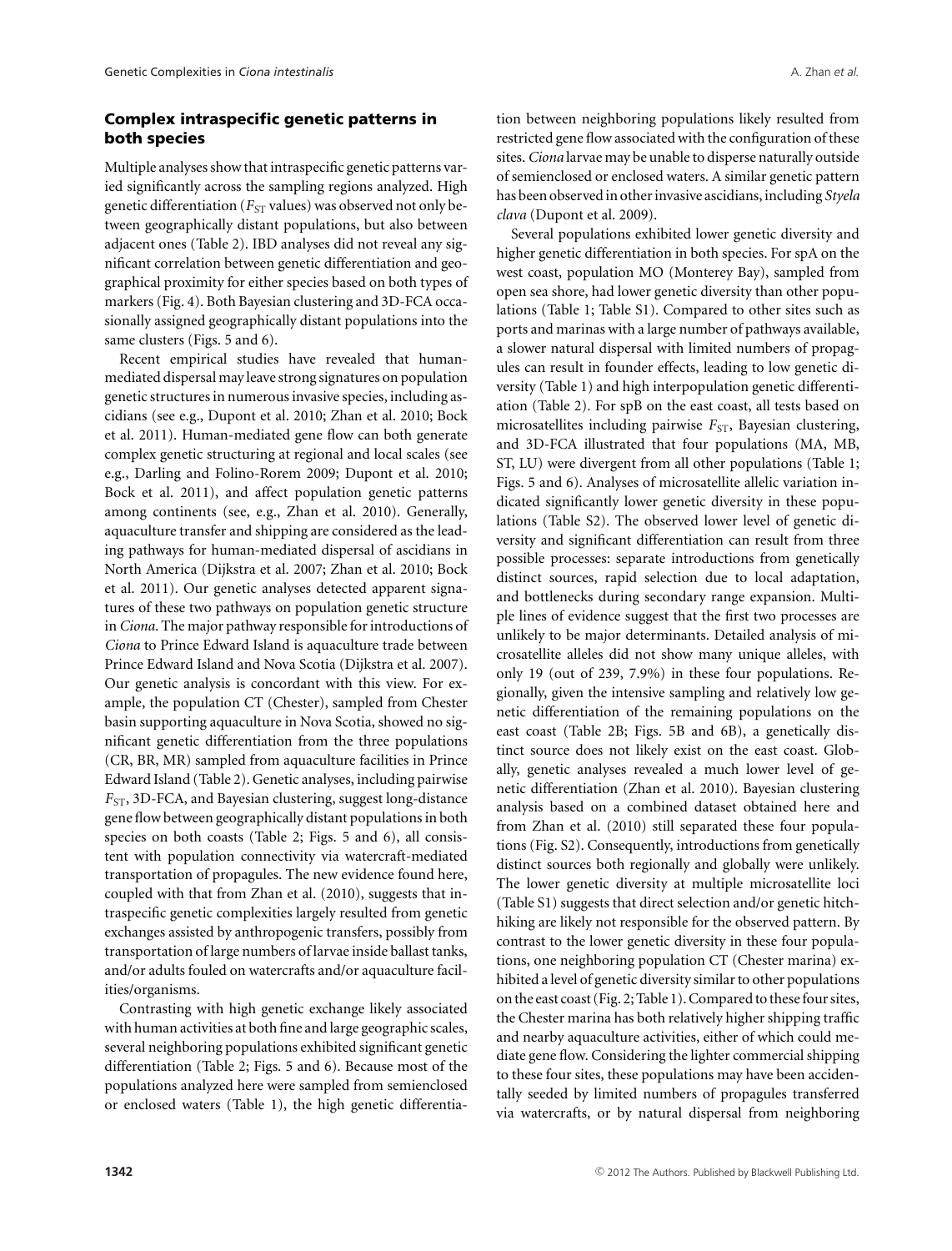sources. Population bottlenecks during secondary range expansions can lead to sharp decrease of genetic diversity (see examples in Roman and Darling 2007), and the loss of allelic diversity can result in a high level of genetic differentiation (see e.g., Zhan et al. 2009).

### **Inconsistent patterns based on different markers**

Interestingly, we observed inconsistent patterns of genetic diversity when using mtDNA and nuclear microsatellites in both species (Table 1; Table S1). The two newly colonized populations of spB, BR (Brudenell River) and MR (Murray River), showed relatively low mtDNA diversity ( $n = 3$ ,  $h =$ 0.191), though the pattern was not repeated with microsatellite loci (Table 1). In addition, the two populations, MA (Martin's River) and ST (Stone Hurst) that possibly experienced a genetic bottleneck had lower microsatellite diversity but a similar level of mtDNA diversity to other populations (Table 1; Fig. 2). A similar pattern was also detected in population PH (Port Hueneme) of spA (Table 1). Given the difference of effective population size between mtDNA and nuclear markers, genetic drift associated with population size decrease during postestablishment spread may be responsible for producing this inconsistency. In addition, different selection pressures and/or genetic hitchhiking events on mitochondrial versus nuclear genomes could also lead to this discordance.

## **Conclusions**

Our genetic surveys add to growing evidence that complex genetic patterns can emerge in invasive species, including closely related species having similar biological characteristics. In addition, inconsistent genetic patterns also can be detected when using two different types of markers, that is, mtDNA versus nuclear microsatellites. Detailed analyses suggest that multiple factors, including random genetic drift associated with population demography change, rapid selection due to strong local adaptation, varying propensity for human-mediated propagule dispersal, as well as their interactions, could be responsible for such genetic complexities. In addition, in order to avoid possible biased results caused by one type of molecular marker, our study highlights the necessity of use of both mtDNA and nuclear markers to perform genetic analysis in invasive species. The complex genetic patterns observed here, coupled with multiple putative factors causing such complexities, open a window for us to deeply investigate mechanisms of rapid evolution associated with fast environmental changes due to frequent anthropogenic activities.

## **Acknowledgments**

We thank G. Arsenault, J. Davidson, J. Hill, C. Lejeusne, J. Nicolas, A. Ramsay, and B. Vercaemer for assistance with sample collection. This work was supported by research grants from Natural Sciences and Engineering Research Council of Canada (NSERC) and the Canadian Aquatic Invasive Species Network (CAISN) to MEC and HJM, a Discovery Accelerator Supplement grant to HJM, and an Ontario Ministry of Research and Innovation Early Researcher Award to MEC. ALR was supported by scholarships from Fonds Québécois de la Recherche sur la Nature et les Technologies (FORNT), Québec-Océan and McGill University. The United States Environmental Protection Agency (EPA) through its Office of Research and Development partially funded and collaborated in the research described here. The manuscript has been subjected to Agency review and approved for publication. The views expressed are those of the authors and do not necessarily reflect the policy positions of the EPA.

## **References**

- Ballard, J. W. and D. M. Rand. 2005. The population biology of mitochondrial DNA and its phylogenetic implications. Annu. Rev. Ecol. Syst. 36:621–642.
- Belkhir, K., P. Borsa, L. Chikhi, N. Raufaste, and F. Bonhomme. 2004. GENETIX 4.05, logiciel sous Windows TM pour la ge´ne´tique des populations. Laboratoire Ge´nome, Populations, Interactions, Universite´ de Montpellier, Montpellier (France).
- Ben-Shlomo, R., G. Paz, and B. Rinkevich. 2006. Postglacial-period and recent invasions shape the population genetics of Botryllid ascidians along European Atlantic coasts. Ecosystems. 9:1118–1127.
- Bernardi, G. 2000. Barriers to gene flow in *Embiotoca jacksoni*, a marine fish lacking a pelagic larval stage. Evolution 54:226–237.
- Blanchette, C. A., B. Helmuth, and S. D. Gaines. 2007. Spatial patterns of growth in the mussel, *Mytilus californianus*, across a major oceanographic and biogeographic boundary at Point Conception, California, USA. J. Exp. Mar. Biol. Ecol. 340:126–148.
- Bock, D. G., A. Zhan, C. Lejeusne, H. J. MacIsaac, and M. E. Cristescu. 2011. Looking at both sides of the invasion: patterns of colonization in the violet tunicate *Botrylloides violaceus*. Mol. Ecol. 20: 503–516.
- Bock, D. G., H. J. MacIsaac, and M. E. Cristescu. 2012. Multilocus genetic analyses differentiate between widespread and spatially restricted cryptic species in a model ascidian. Proc. R. Soc. B 279: 2377–2385.
- Burton, R. S. 1998. Intraspecific phylogeography across the point conception biogeographic boundary. Evolution 52:734–745.
- Caputi, L., N. Andreakis, F. Mastrototaro, P. Cirino, M. Vassillo, and P. Sordino. 2007. Cryptic speciation in a model invertebrate chordate. Proc. Natl. Acad. Sci. U. S. A. 104: 9364–9369.
- Carroll, S. P. 2008. Facing change: forms and foundations of contemporary adaption to biotic invasions. Mol. Ecol. 17: 361–372.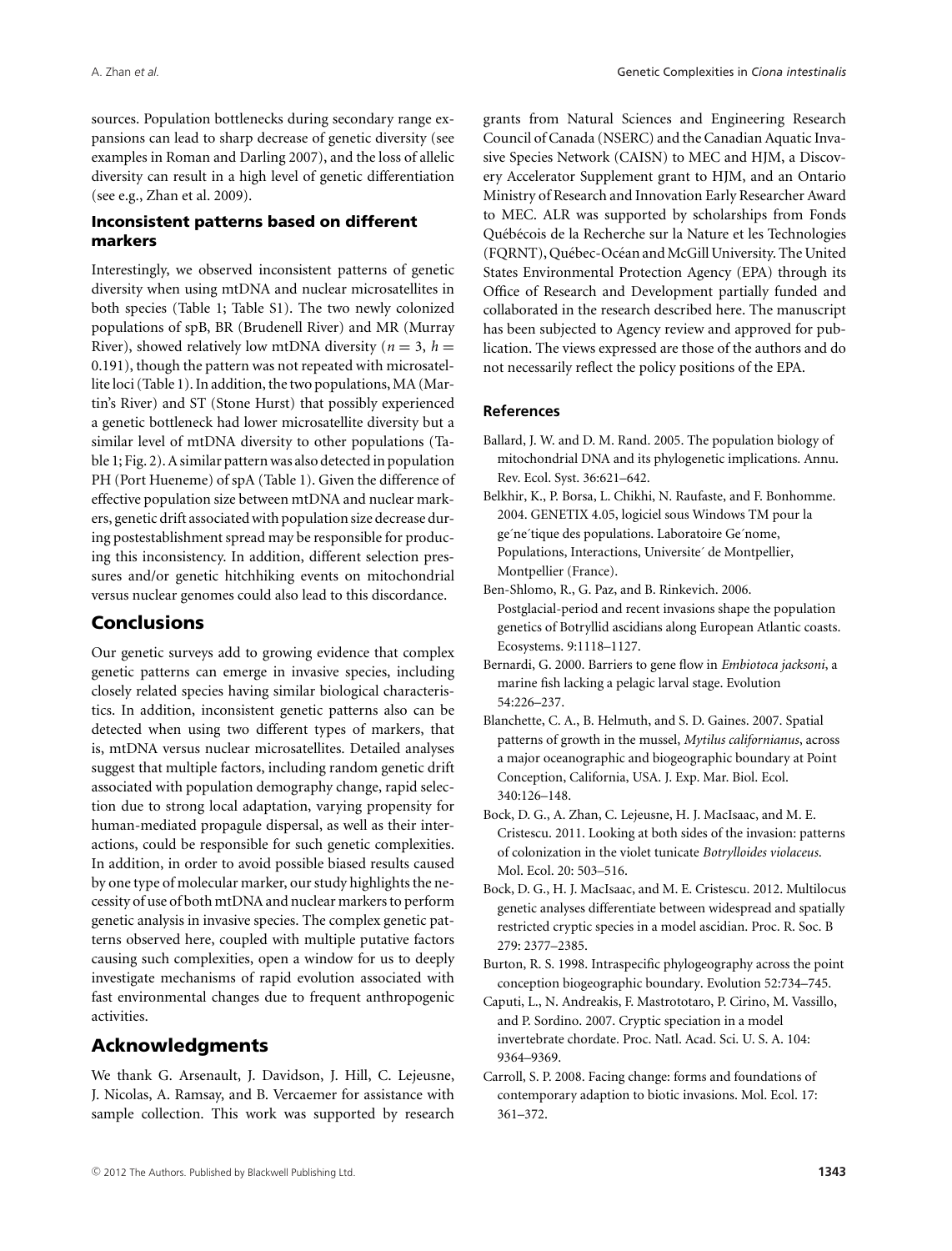Christie, M. R., D. W. Johnson, C. D. Stallings, and M. A. Hixon. 2010. Self-recruitment and sweepstakes reproduction amid extensive gene flow in a coral–reef fish. Mol. Ecol. 19: 1042–1057.

Clement, M., D. Posada, and K. A. Crandall. 2000. TCS: a computer program to estimate gene genealogies. Mol. Ecol. 9:1657–1659.

Connolly, S. R., B. A. Menge, and J. Roughgarden. 2001. A latitudinal gradient in recruitment of intertidal invertebrates in the northeast Pacific Ocean. Ecology 82:1799– 1813.

Darling, J. A., and N. C. Folino-Rorem. 2009. Genetic analysis across different spatial scales reveals multiple dispersal mechanisms for the invasive hydrozoan Cordylophora in the Great Lakes. Mol. Ecol. 18:4827–4840.

Dawson, M., R. Waples, and G. Bernardi. 2006. Phylogeography. Pp. 26–54 *in* L. G. Allen, D. J. Pondella, and M. H. Horn eds. The ecology of marine fishes: California and adjacent waters. UC Press, Berkeley.

Dawson, M. N., J. L. Staton, and D. K. Jacobs. 2001. Phylogeography of the tidewater goby, *Eucyclogobius newberryi* (Teleostei, Gobiidae), in coastal California. Evolution 55:1167–1179.

de Oliveira Marins, F., C. da Silva Oliveira, N. Maria Vieira Maciel, and L. Felipe Skinner. 2009. Reinclusion of *Ciona intestinalis* (Ascidiacea: Cionidae) in Brazil – a methodological view. Mar. Biodivers. Rec. 2:e112.

Dehal, P., Y. Satou, R. K. Campbell, J. Chapman, B. Degnan, A. De Tomaso, B. Davidson, A. Di Gregorio, M. Gelpke, D. M. Goodstein. 2002. The draft genome of *Ciona intestinalis*: insights into chordate and vertebrate origins. Science 298:2157–2167.

Dijkstra, J., L. G. Harris, and E. Westerman. 2007. Distribution and long-term temporal patterns of four invasive colonial ascidians in the Gulf of Maine. J. Exp. Mar. Biol. Ecol. 342:61–68.

Dupont, L., F. Viard, M. J. Dowell, C. Wood, and D. D. Bishop. 2009. Fine- and regional-scale genetic structure of the exotic ascidian *Styela clava* (Tunicata) in southwest England, 50 years after its introduction. Mol. Ecol. 18:442–453.

Dupont, L., F. Viard, M. H. Davis, T. Nishikawa, and D. D. Bishop. 2010. Pathways of spread of the introduced ascidian *Styela clava* (Tunicata) in Northern Europe, as revealed by microsatellite markers. Biol. Invasions 12:2707–2721.

Earl, D. A., K. D. Louie, C. Bardeleben, C. C. Swift, and D. K. Jacobs. 2010. Rangewide microsatellite phylogeography of the endangered tidewater goby, *Eucyclogobius newberryi* (Teleostei: Gobiidae), a genetically subdivided coastal fish with limited marine dispersal. Conserv. Genet. 11:103–114.

Evanno, G., S. Regnaut, and J. Goudet. 2005. Detecting the number of clusters of individuals using the software structure: a simulation study. Mol. Ecol. 14:2611–2620.

Excoffier, L., P. E. Smouse, and J. M. Quattro. 1992. Analysis of molecular variance inferred from metric distances among

DNA haplotypes: application to human mitochondrial DNA restriction data. Genetics 131:479–491.

Excoffier, L., G. Laval, and S. Schneider. 2005. Arlequin (version 3.0): an integrated software package for population genetic data analysis. Evol. Bioinform. 1:47–50.

Goudet, J. 2001. FSTAT, a program to estimate and test gene diversities and fixation indices (version 396 2.9.3). Available at: http://www.unil.ch/izea/softwares/fstat.html

Guo, S. W., and E. A. Thompson. 1992. Performing the exact test of Hardy–Weinberg proportion for multiple alleles. Biometrics 48:361–372.

Hedgecock, D., P. H. Barber, and S. E. Edmands. 2007. Genetic approaches to measuring connectivity. Oceanography 20: 70–79.

Huntsman, A. G. 1912. Ascidians from the coasts of Canada. T. Can. Institutes 9:111–148.

Hurst, G. D. D., and F. M. Jiggins. 2005. Problems with mitochondrial DNA as a marker in population, phylogeographic and phylogenetic studies: the effects of inherited symbionts. Proc. R. Soc. B 272:1525–1534.

Iannelli, F., G. Pesole, P. Sordino, and C. Gissi. 2007. Mitogenomics reveals two cryptic species in *Ciona intestinalis*. Trends Genet. 23:419–422.

Kolar, C. S., and D. M. Lodge. 2001. Progress in invasion biology: predicting invaders. Trends Ecol. Evol. 16:199–204.

Kott, P. 1952. The ascidians of Australia. Aust. J. Mar. Freshwat. Res. 3:206–333.

Lambert, C. C., and G. Lambert. 1998. Non-indigenous ascidians in southern California harbors and marinas. Mar. Biol. 130:675–688.

Lambert, C. C., and G. Lambert. 2003. Persistence and differential distribution of nonindigenous ascidians in harbors of the Southern California Bight. Mar. Ecol.-Prog. Ser. 259:145–161.

Lambert, G. 2003. New records of ascidians from the NE Pacific: a new species of *Trididemnum*, range extension and redescription of *Aplidiopsis pannosum* (Ritter, 1899) including its larva, and several non-indigenous species. Zoosystema 25: 665–679.

Larmuseau, M. H. D., J. A. M. Raeymaekers, B. Hellemans, J. K. J. Van Houdt, and F. A. M. Volckaert. 2010. Mito-nuclear discordance in the degree of population differentiation in a marine goby. Heredity 105:532–542.

Lee, C. E. 2002. Evolutionary genetics of invasive species. Trends Ecol. Evol. 17:386–391.

Lee, H. J., and E. G. Boulding. 2009. Spatial and temporal population genetic structure of four northeastern Pacific littorinid gastropods: the effect of mode of larval development on variation at one mitochondrial and two nuclear DNA markers. Mol. Ecol. 18:2165–2184.

Li, G., and D. Hedgecock. 1998. Genetic heterogeneity, detected by PCR–SSCP, among samples of larval Pacific oysters (*Crassostrea gigas*) supports the hypothesis of large variance in reproductive success. Can. J. Fish. Aquat. Sci. 55:1025– 1033.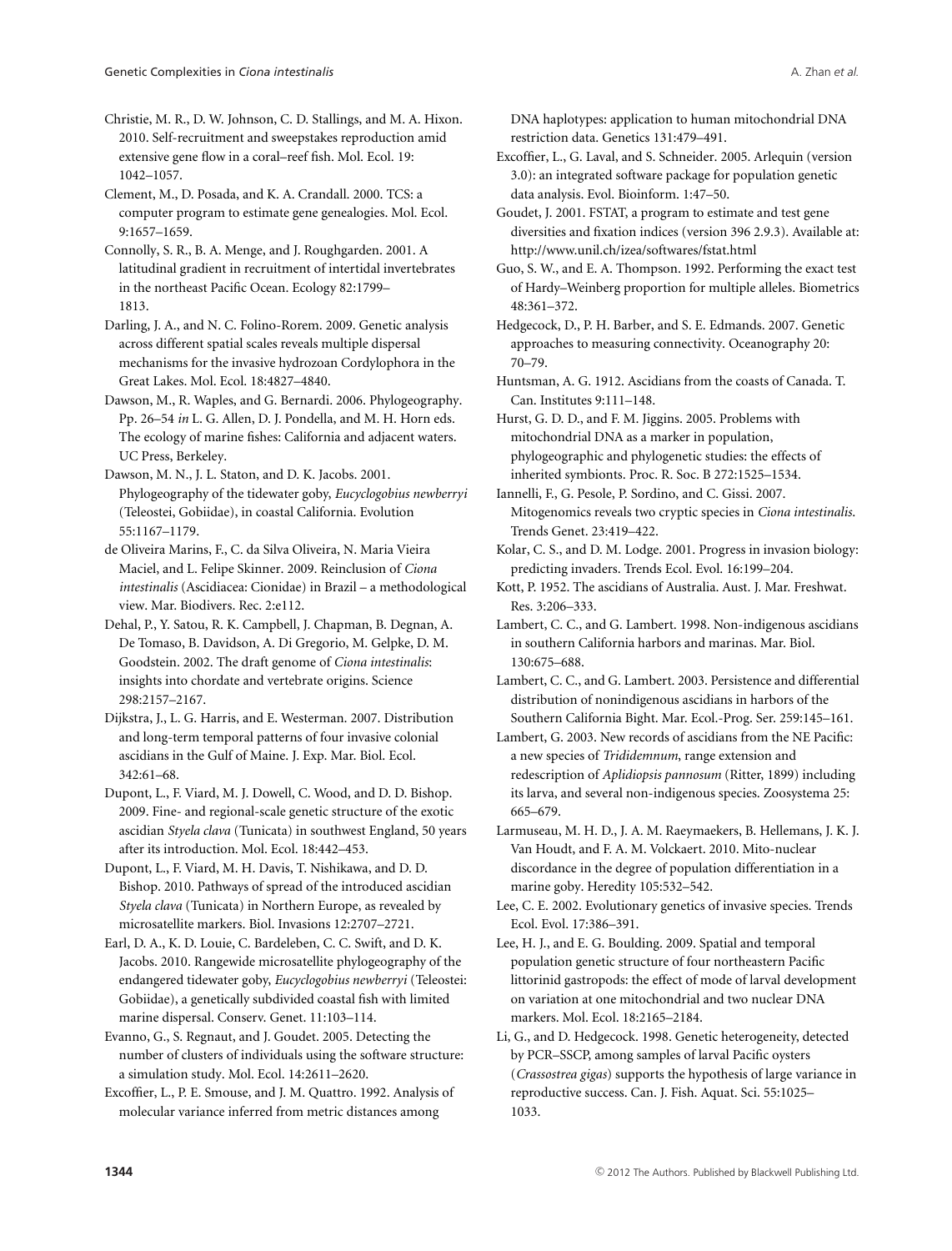Lodge, D. M. 1993. Biological invasions: lessons for ecology. Trends Ecol. Evol. 8:133–137.

McDonald, C. 2004. The invasive pest species *Ciona intestinalis* (Linnaeus, 1767) reported in a harbour in southern Western Australia. Mar. Pollut. Bull. 49:868–870.

Monniot, C., and F. Monniot. 1994. Additions to the inventory of eastern tropical Atlantic Ascidians: arrival of cosmopolitan species. Bull. Mar. Sci. 54:71–93.

Nydam, M. L., and R. G. Harrison. 2007. Genealogical relationships within and among shallow-water *Ciona* species (Ascidiacea). Mar. Biol. 151:1839–1847.

Nydam, M. L., and R. G. Harrison. 2010. Polymorphism and divergence within the ascidian genus *Ciona*. Mol. Phylogenet. Evol. 56:718–726.

Posada, D., and K. A. Crandall. 1998. MODELTEST: testing the model of DNA substitution. Bioinformatics 14:817–818.

Prentis, P. J., J. R. U. Wilson, E. E. Dormontt, D. M. Richardson, and A. J. Lowe. 2008. Adaptive evolution in invasive species. Trends Plant Sci. 13:288–294.

Pritchard, J. K., M. Stephens, and P. Donnelly. 2000. Inference of population structure using multilocus genotype data. Genetics 155:945–959.

Procaccini, G., O. Affinito, F. Toscano, and P. Sordino. 2011. A new animal model for merging ecology and evolution. Pp. 91–106 *in* P. Pontarotti ed. Evolutionary biology – concepts, biodiversity, macroevolution and genome evolution. Springer-Verlag, Berlin Heidelberg.

Ramsay, A., J. Davidson, T. Landry, and G. Arsenault. 2008. Process of invasiveness among exotic tunicates in Prince Edward Island, Canada. Biol. Invasions 10:1311–1316.

Raymond, M., and F. Rousset. 1995. Genepop (version 1.2): population genetic software for exact tests and ecumenicism. J. Heredity 86:248–249.

Reznick, D. N., and C. K. Ghalambor. 2001. The population ecology of contemporary adaptations: what empirical studies reveal about the conditions that promote adaptive evolution. Genetica 112:183–198.

Rice, R. W. 1989. Analyzing tables of statistical tests. Evolution 43:223–225.

Roman, J., and J. A. Darling. 2007. Paradox lost: genetic diversity and the success of aquatic invasions. Trends Ecol. Evol. 22:454–464.

Ronquist, F., and J. P. Huelsenbeck. 2003. MrBayes 3: Bayesian phylogenetic inference under mixed models. Bioinformatics 19:1572–1574.

Roux, J. L., and A. M. Wieczorek. 2008. Molecular systematics and population genetics of biological invasions: towards a better understanding of invasive species management. Ann. Appl. Biol. 154:1–17.

Rozas, J., J. C. Sanchez-DelBarrio, X. Messeguer, and R. Rozas. 2003. DnaSP, DNA polymorphism analyses by the coalescent and other methods. Bioinformatics 19:2496–2497.

Sakai, A., F. W. Allendorf, J. S. Holt, D. M. Lodge, J. Molifsky, K. A. With, S. Baughman, R. J. Cabin, J. E. Cohen, N. C.

Ellstrand, *et al*. 2001. The population biology of invasive species. Annu. Rev. Ecol. Evol. S. 32:305–332.

Sordino, P., N. Andreakis, E. R. Brown, N. I. Leccia, P. Squarzoni, R. Tarallo, C. Alfano, L. Caputi, P. D'Ambrosio, P. Daniele*et al*. 2008. Natural variation of model mutant phenotypes in *Ciona intestinalis*. PLoS One 3:e2344.

Stoner, D. S., R. Ben-Shlomo, B. Rinkevich, and I. L. Weissman. 2002. Genetic variability of *Botryllus schlosseri* invasions to the east and west coasts of the USA. Mar. Ecol.-Prog. Ser. 243:93–100.

Suarez, A. V., and N. D. Tsutsui. 2008. The evolutionary consequences of biological invasions. Mol. Ecol. 17:351– 360.

Sylvester, F., O. Kalaci, B. Leung, A. Lacoursière-Roussel, C. C. Murray, F. M. Choi, M. A. Bravo, T. W. Therriault, and H. J. MacIsaac. 2011. Hull fouling as an invasion vector: can simple models explain a complex problem? J. Appl. Ecol. 48:415– 423.

Tamura, K., and M. Nei. 1993. Estimation of the number of nucleotide substitutions in the control region of mitochondrial DNA in humans and chimpanzees. Mol. Biol. Evol. 10:512–526.

Tamura, K., J. Dudley, M. Nei, and S. Kumar. 2007. MEGA4: molecular evolutionary genetics analysis (MEGA) software version 4.0. Mol. Biol. Evol. 24:1596–1599.

Tepolt, C. K., J. A. Darling, M. J. Bagley, J. B. Geller, M. J. Blum, and E. D. Grosholz. 2009. European green crabs (*Carcinus maenas*) in the northeastern Pacific: genetic evidence for high population connectivity and current-mediated expansion from a single introduced source population. Divers. Distrib. 15:997–1009.

Therriault, T. W., and L. Herborg. 2008. Predicting the potential distribution of the vase tunicate *Ciona intestinalis* in Canadian waters: informing a risk assessment. ICES J. Mar. Sci. 65:788–794.

Waters, J. M., L. H. Dijkstra, and G. P. Wallis. 2000. Biogeography of a southern hemisphere freshwater fish: how important is marine dispersal? Mol. Ecol. 9:1815–1821.

Weir, B. S., and C. C. Cockerham. 1984. Estimating *F*-statistics for the analysis of population structure. Evolution 38:1358– 1370.

Winkler, G., J. J. Dodson, and C. E. Lee. 2008. Heterogeneity within the native range: population genetic analyses of sympatric invasive and noninvasive clades of the freshwater invading copepod *Eurytemora affinis*. Mol. Ecol. 17:415– 430.

Zhan, A., C. Li, and J. Fu. 2009. Big mountains but small barriers: population genetic structure of the Chinese wood frog (*Rana chensinensis*) in the Tsinling and Daba Mountain region of northern China. BMC Genet. 10:17.

Zhan, A., H. J. MacIsaac, and M. E. Cristescu. 2010. Invasion genetics of the *Ciona intestinalis* species complex: from regional endemism to global homogeneity. Mol. Ecol. 19:4678–4694.